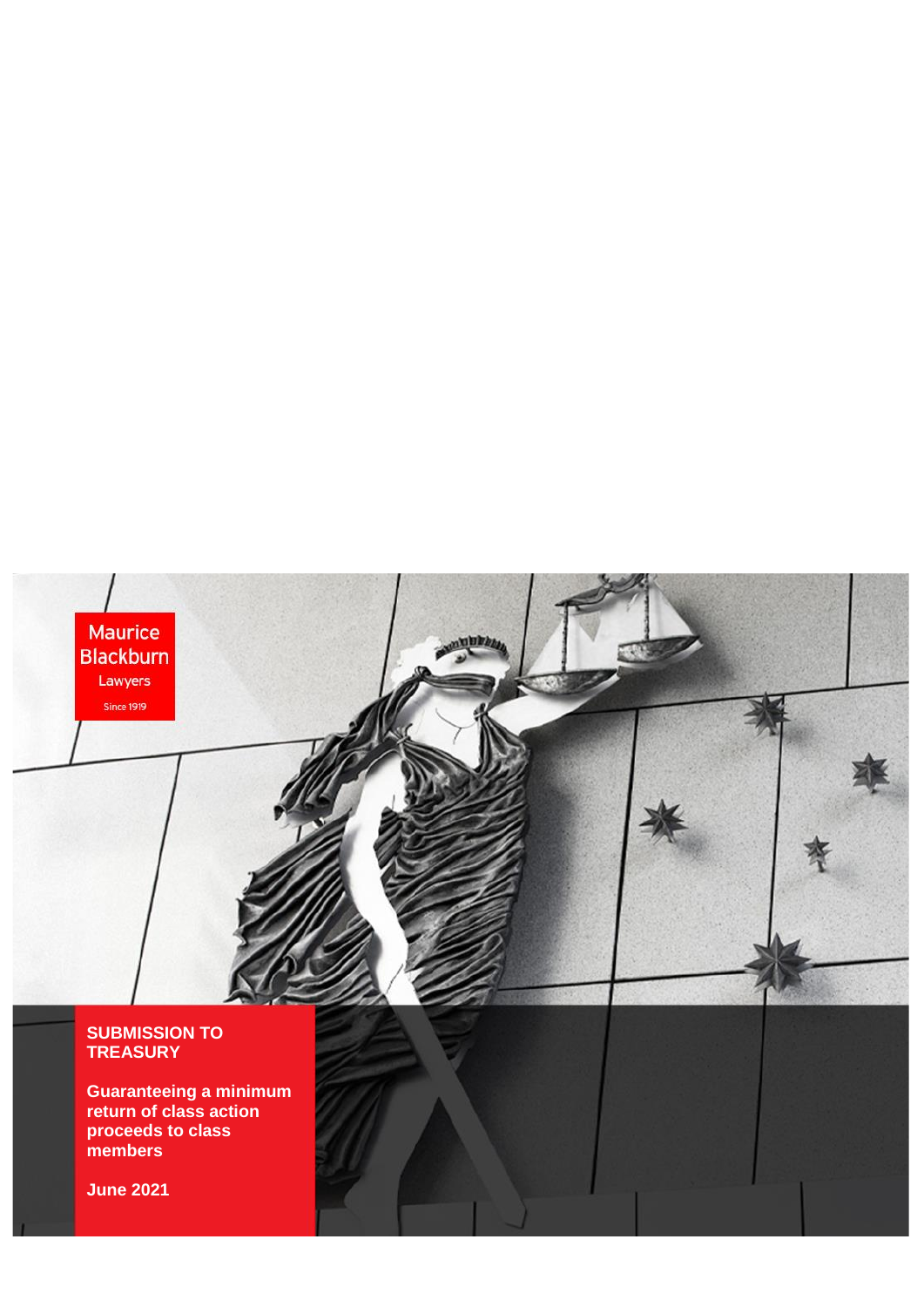**Guaranteeing a minimum return of class action proceeds to class members**

**June 2021**

**Maurice Blackburn** Lawyers **Since 1919** 

**INTRODUCTION**

The best way of achieving balance and fairness in the distribution of class action proceeds is to encourage competition in relation to the funding of class actions and to give the Federal Court complete control over the deductions to be made from resolution sums, whether as a result of legal fees or funding costs, and whether in the context of settlement or otherwise. Taking this approach will enable market forces to work effectively to reduce costs and enable the Federal Court to ensure that class members' returns are reasonable and equitable in the circumstances of the particular case of which they are a member., while at the same time empowering the Court to ensure that the distribution of proceeds is not unprincipled. The introduction of a statutory minimum return to class members is neither warranted nor justified and is ill-adapted for the ultimate goal of increasing returns to class members. Indeed its overall impact will likely be to reduce the total amount paid to class members because it reduces the number of class actions which will proceed.

This submission has been prepared by Maurice Blackburn, which has Australia's largest and most successful class actions practice, having obtained more than \$3.6 billion in compensation for class members across a range of different types of class actions. More information about Maurice Blackburn's history and experience in class actions is set out in Appendix A. In summary Maurice Blackburn's submissions are as follows.

*First*, a statutory guarantee regarding minimum returns should not be introduced for the reasons that:

- 1. A better and surer way to reduce costs for group members (as in any market) is to encourage competition in relation to the funding of class actions. This can effectively be done by:
	- (a) introducing contingency fees as recommended by the Productivity Commission, the Victorian Law Reform Commission and the Australian Law Reform Commission; and
	- (b) providing the Federal Court with clear statutory power to make common fund orders as recommended by the ALRC.
- 2. There is no evidence of widespread market failure which would warrant the introduction of price caps. The evidence suggests that on average class members receive more than 70% of settlement proceeds with greater or lesser returns dependent on the circumstances of the settlement of any particular case that is the subject of court approval. A very small number of notorious cases with particularly poor outcomes do not warrant wholesale regulatory intervention in the form of a blunt and arbitrary price cap.
- 3. The selection of 70% as the minimum level of return to class members is arbitrary and has not been explained or justified.
- 4. The use of the gross resolution sum as the comparator for evaluating the fairness of class members' returns is inapt – rather, the reasonableness of class members' returns should be considered against their likely recovery, and whether the extent of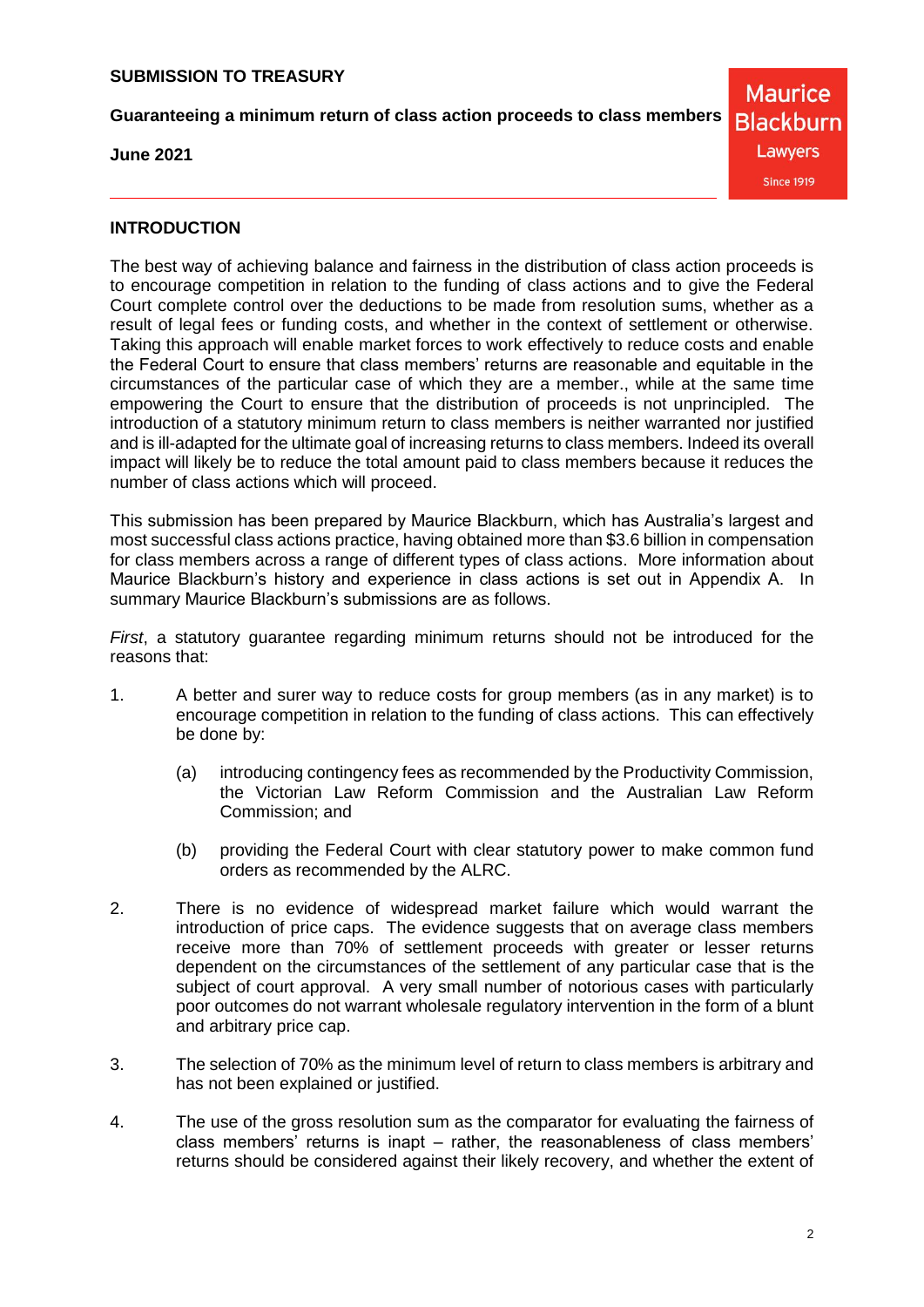**Guaranteeing a minimum return of class action proceeds to class members**

**June 2021**

**Maurice Blackburn** Lawyers **Since 1919** 

the compromise relative to their likely recovery was reasonable in light of the risks faced by class members.

- 5. Not all settlements are structured as global "all in" settlements where an agreed financial sum is to include payment to class members as well as payment of all legal costs and funding charges – in alternative settlement structures it is unclear how a statutory guarantee would actually operate.
- 6. If a statutory guarantee is introduced in the federal class actions jurisdiction there may be inconsistent results in comparison to cases being conducted in the four state  $counts<sup>1</sup>$  where class actions can also be initiated.

*Secondly*, the government should instead implement reforms, as recommended by the Australian Law Reform Commission, to legislate to allow common fund orders and contingency fees because both of these initiatives will further increase competition in the financing of class actions and put downward pressure on funding and legal costs.

We now address each of the six consultation questions.

### **1. CONSULTATION QUESTION 1: What is the best way to guarantee a statutory minimum return of the gross proceeds of a class action (including settlements)?**

1.1 The Consultation begins with the wrong question. The question should be what is the best way to optimise returns to class members. The best way to optimise those returns is to encourage competition in the funding of class actions and to ensure and enhance the flexibility of Court supervision of settlement outcomes – the introduction of a statutory minimum does neither. In asking about the best way to guarantee minimum returns to class members, this question presupposes that it is necessary and appropriate for a statutory guarantee to be enacted. However there is an antecedent question as to whether a statutory guarantee should be introduced at all.

#### **Returns to class members – unpacking the facts**

- 1.2 The percentage of any settlement sum returned to class members is a blunt and sometimes misleading measure of the reasonableness of a settlement. We develop and expand this issue below but at the outset we note the following:
	- (a) a settlement may result in a relatively low proportion of the settlement sum being class members but nonetheless compensate class members for a very high percentage of their losses. For example in *Evans v Davantage Group Pty Ltd (No 3)*<sup>2</sup> group members received 37.4% of the settlement sum but were likely to get close to 100% of their losses.<sup>3</sup> In those circumstances paying 70% of the

 $\overline{a}$ 

<sup>1</sup> Noting that although it lapsed due to the proroguing of Parliament before the last state election, a bill had also been introduced in the WA Parliament which would mean five states have a class actions regime that is substantially the same as Part IVA.

<sup>2</sup> [2021] FCA 70.

 $3$  lbid at [64] and [65].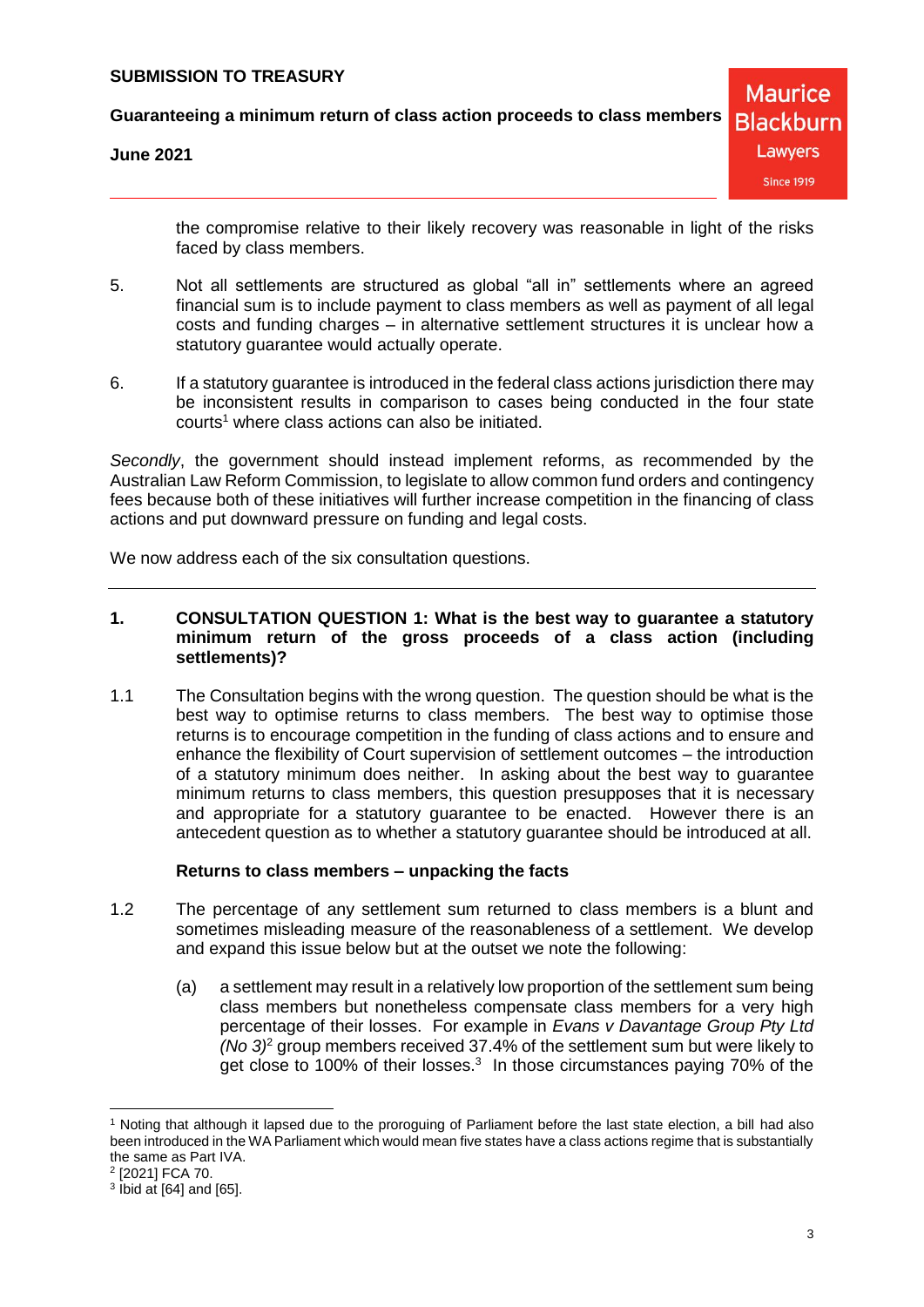**Guaranteeing a minimum return of class action proceeds to class members**

**June 2021**

settlement sum to group members would have overcompensated them and left either the funder or lawyers out of pocket for no good purpose; and

(b) a settlement may result in a relatively low proportion of the settlement sum being paid to group members but nonetheless represent a fair outcome if a proper analysis shows their claims are in fact close to worthless. As Beach J said in *Kuterba v Sirtex Medical Limited (No 3)*: 4

> [A]ssume that after extensive discovery and expensive expert reports …. it is apparent that the group members have no cause of action for damages. Let it also be assumed that nevertheless the respondent is prepared to pay a modest amount to settle the matter, and let it also be assumed that legal expenses and the funding commission would soak up 90% of that modest settlement sum. Is it seriously suggested that the group members should receive at least 50% of the settlement sum for what, after forensic investigation that group members did not have to pay for and where the risk for this on their behalf was taken on and funded by others, are shown to be likely valueless claims? One can multiply such examples.

- 1.3 For present purposes it may be accepted that the percentage of settlements which class members receive may provide a useful partial indicator of the level of transaction costs in the class actions system, however acceptance of that proposition does not justify the proposed regulatory intervention.
- 1.4 Reducing transaction costs is a desirable goal but it is not an end in itself. If the consequence of reducing transaction costs is a reduction in the amount paid to class members overall because less class actions are run, class members will be worse off and corporate wrongdoers better off – a perverse policy outcome.
- 1.5 Any examination of transaction costs in class actions needs to focus not just on litigation funders and plaintiff lawyers but also on the approach of defendants and their lawyers whose approach to the defence of class actions is often to run up as much costs as they can in order to exhaust the financial resources of those making claims.
- 1.6 The available datasets suggest that on average the returns to class members are more than 70% of settlement sums, with greater or lesser returns depending on the circumstances. Returns will tend to be lower (expressed as a percentage of settlement sums) in cases with third party litigation funders (where both funder and lawyer receive a return) and in smaller settlements (because legal costs charged on an hourly basis tend to be higher as a percentage of smaller settlements). Contingency fees remove both factors associated with higher costs – it removes funders from the equation and ensures that legal costs are calculated as a proportion of settlement amounts. Maurice Blackburn has long advocated the benefits of being able to charge a 25% contingency fee, or in other words a guaranteed return to group members of 75%. If the government were serious about reducing transaction costs it would legislate for contingency fees.
- 1.7 In cases with litigation funders, Professor Morabito has observed that the utilisation of common fund orders has had a significant impact on funding commissions with a

<sup>4</sup> [2019] FCA 1374 at [18].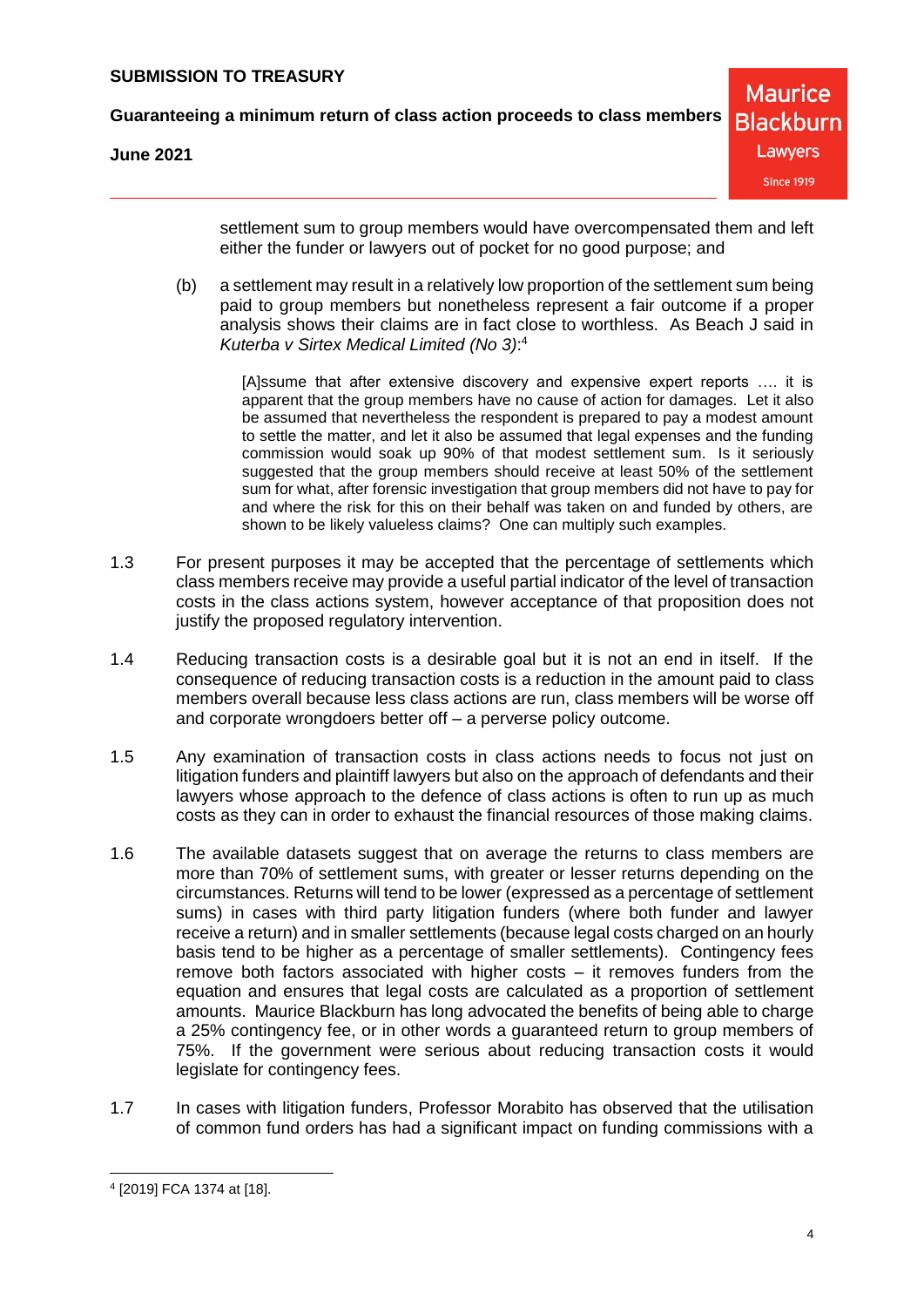**Guaranteeing a minimum return of class action proceeds to class members**

**June 2021**

**Maurice Blackburn** Lawyers **Since 1919** 

median of approximately 22% for common fund orders<sup>5</sup> compared to median funding commissions prior to common fund orders of closer to 27%.<sup>6</sup> If the government were serious about reducing transaction costs for class members it would adopt legislative amendments proposed by the ALRC to ensure the Federal Court's statutory powers to make common fund orders.

- 1.8 There have been a number of well publicised cases where returns to class members have been below those that would reasonably be expected from a class action.<sup>7</sup> Some of these cases featured prominently in a number of public inquiries, including those by the Australian Law Reform Commission and the Parliamentary Joint Committee, in illustrating how the class action regime can lead to disappointing or dysfunctional outcomes for class members.
- 1.9 Any proper consideration of a policy response to these kinds of cases needs to consider first their prevalence (and the evidence is they are still relatively rare) and second the best means of reducing their incidence. The recommendation for a guaranteed minimum payment in the report of the Parliamentary Joint Committee is devoid of consideration of either.
- 1.10 When poor outcomes come to light, the desire to improve returns to class members is understandable. After all, the fundamental purpose of the class action regime is to recover compensation for the "genuinely wronged class action members" (to use the Parliamentary Joint Committee's words<sup>8</sup>) who have suffered real and tangible losses, whether they be pure financial losses or personal injury or property damage, as a result of illegal conduct.
- 1.11 On the other hand, access to justice rarely comes at no cost. The reality is that in almost all cases class members are not required to risk any of their own funds in order to advance their claims - this is done by lawyers and funders. Experience shows that plaintiffs' legal costs in class actions are substantial, typically amounting to several million dollars, for the most part due to the complexity of the issues in dispute as well as the scale of the amounts at stake and the vigorous manner in which class actions are therefore defended, as defendants seek to create litigation risks that can be leveraged to minimise their ultimate financial liability.
- 1.12 In some cases plaintiffs with their lawyers also seek the support of third party litigation funders, whose importance in class actions was recognised by the Parliamentary Joint Committee:

Litigation funding too, provides a way for representative plaintiffs and class members to meet the costs of litigation. These costs include their own legal costs and, in the event of an unsuccessful outcome, the defendant's legal costs. When litigation funders pay lawyer's [sic] fees and indemnify representative plaintiffs for adverse costs, it significantly changes the viability of class actions under Australia's 'loser pays' approach to civil litigation. Litigation funders also potentially close the considerable gap in financial resources between the two sides of a class action,

 $\overline{a}$ 

<sup>5</sup> Morabito, *Submission to Parliamentary Joint Committee* (2020)*,* page 2.

<sup>6</sup> Morabito, *An Evidence-Based Approach to Class Actions Reform in Australia* (2019), *page 11.* 

<sup>7</sup> See for example *Petersen Superannuation Fund Pty Ltd v Bank of Queensland Ltd (No 3)* [2018] FCA 1842

<sup>&</sup>lt;sup>8</sup> At page xiii.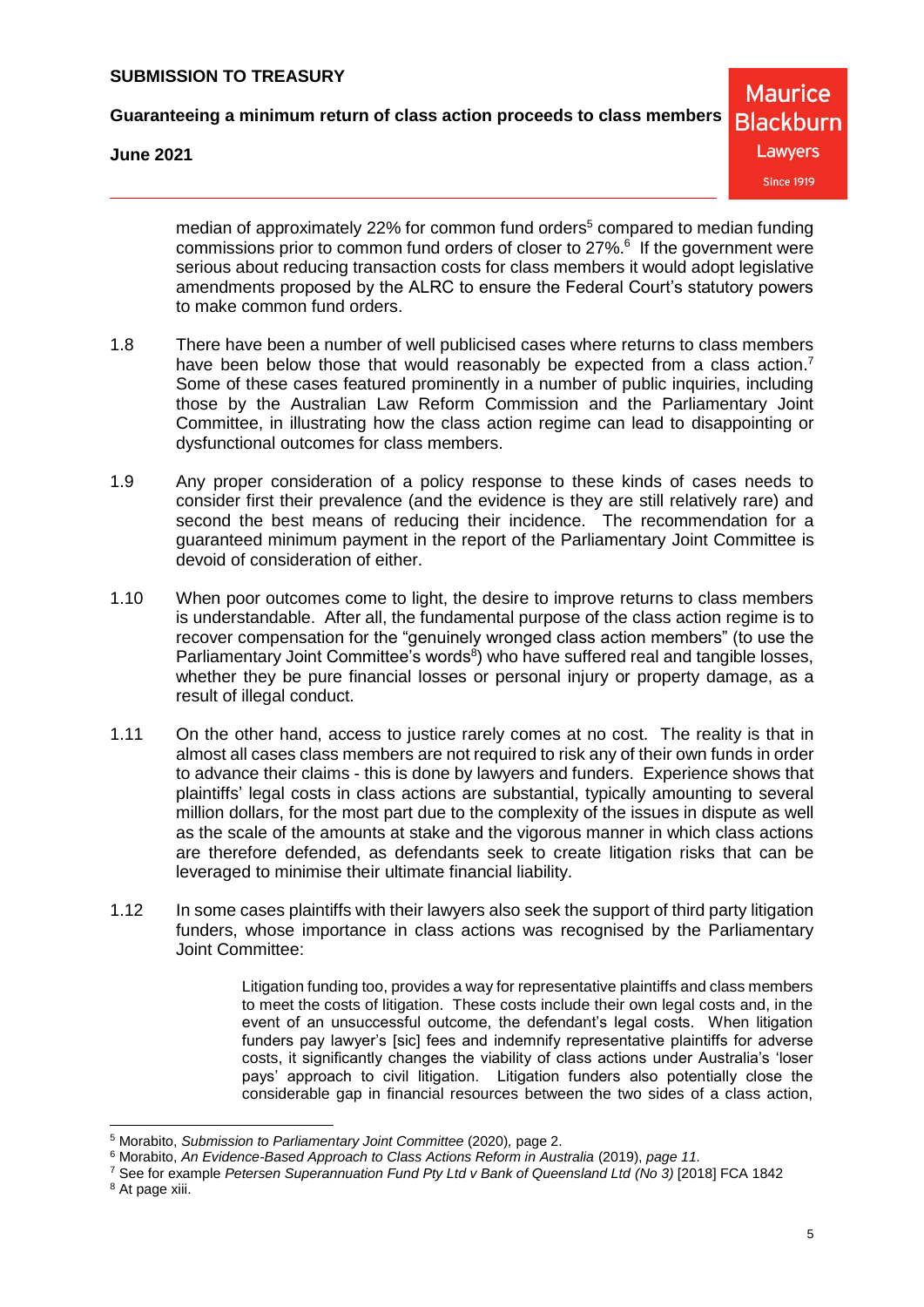**Guaranteeing a minimum return of class action proceeds to class members**

**June 2021**



reducing the defendant's ability to defeat the case through superior economic power. Therefore the committee recognises that, in many instances, a class action in Australia may not proceed without a litigation funder [emphasis added].

- 1.13 There is no doubt about the social utility of litigation funding in facilitating access to justice in many instances. It follows that there is nothing intrinsically objectionable about litigation funders being remunerated for the services they provide and the risks they underwrite in order to facilitate the pursuit of class actions.
- 1.14 In those circumstances, the real question is how to achieve an overall improvement in the returns to class members, while at the same time balancing the objective of fairly remunerating those who make it possible for class actions to be pursued at all. In our submission that question needs to be considered not only by reference to the infamous and exceptional cases in which there were particularly poor outcomes for class members, but by reference to a consideration of the performance of the class action system overall and with adoption of measures which will improve that system.
- 1.15 Our primary concern regarding any statutory guarantee of minimum returns to class members is its apparent inflexibility, and the potential for that inflexibility to produce unprincipled, unfair and counterproductive outcomes.

# **The 70% figure is arbitrary and there is no basis for the selection of that particular percentage**

- 1.16 Unfortunately the Parliamentary Joint Committee's report contains no discussion of how the committee decided upon 70%, as opposed to some other percentage, as being the appropriate level to mandate as a minimum return to class members. The committee itself acknowledged that the proposal for a statutory guarantee "has arisen late in the inquiry", and the only material cited in support of it is an op-ed published in the Australian Financial Review.<sup>9</sup> As an apparent afterthought in the committee's inquiry, the policy basis for the proposed statutory guarantee and the selection of the percentage are not explained.
- 1.17 As noted in the minority report of the Parliamentary Joint Committee:

Some of the statements in the report are just factually wrong. For example, Liberal members of the Committee have repeatedly cited a supposed proposal 'by some class action law firms and litigation funders to guarantee a minimum return of at least 70 per cent of the gross proceeds to class action members, and recommends the government investigate the best way to implement this floor'. To our knowledge, no law firm or funder has proposed a 70 per cent 'floor'. Rather, in the spirit of compromise, at least one law firm has proposed amendments to the Corporations Amendment (Litigation Funding) Regulations 2020 so that a litigation funder that guarantees a 70 per cent minimum return to plaintiffs would not have to comply with the managed investment scheme rules. If implemented, that proposal would arguably create an incentive for litigation funders to guarantee a 70 per cent minimum return to plaintiffs – but it would not mandate it (contrary to the suggestion by Liberal members).

 <sup>9</sup> At [13.61].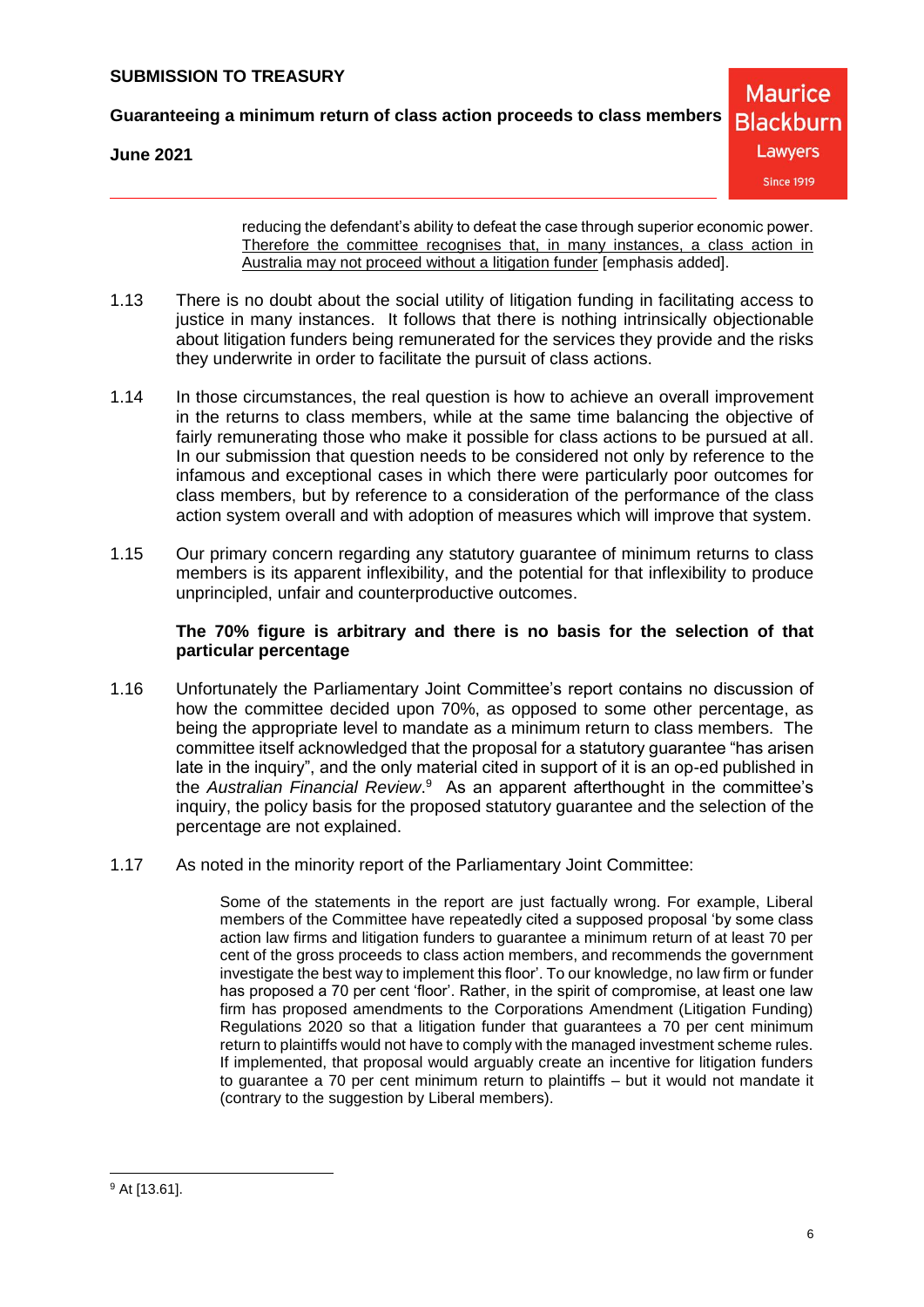**Guaranteeing a minimum return of class action proceeds to class members**

#### **June 2021**

- 1.18 In those circumstances it is perhaps unsurprising that the proposal for a guaranteed minimum 70% return is devoid of substantive analysis or justification.
- 1.19 The justification for the proposed guaranteed minimum return is the conclusion that current returns to litigation funders are "excessive". That conclusion rests in part on the circumstances of five cases of the many hundreds of class actions which have been settled. Of those five cases, one involved deductions to settlements of less than the proposed cap (and so whatever windfall gain the litigation funder is said to have obtained would be untouched by the proposal) and in one case it is not clear what deductions were ultimately allowed from the settlement. In other words the conclusions of the Parliamentary Joint Committee appear largely to rest on the distribution outcomes of three settlements.
- 1.20 In reaching its conclusions regarding the "excessive" returns to litigation funders, the Parliamentary Joint Committee also seems to have placed considerable emphasis on the submission of an actuary, Sean McGing who advocated the application of investment and insurance principles in determining the fair and reasonable returns that ought to be paid to a litigation funder.<sup>10</sup>
- 1.21 Mr McGing stated that "the fair and reasonable returns for a litigation funder should be linked strongly to the level of funding it provides, together with the time horizon and level of risk undertaken".<sup>11</sup> In discussing investment decisions, Mr McGing goes on to state that the "risk-return trade-off states that the potential return rises with an increase in risk. Using this principle, investors associate low levels of risk with low potential investment returns, and high levels of risk with high potential investment returns".<sup>12</sup> A similar statement is made regarding the correlation between levels of risk and the cost of insurance, with insurers associating higher levels of risk with higher insurance costs (that is, higher premiums).<sup>13</sup>
- 1.22 Mr McGing's theoretical framework lacks any practical application to the circumstances of any actual case involving litigation funding or even application to a worked hypothetical example. What we therefore do not know is the type or range of returns that would actually be justified by the application of investment and insurance principles of risk-reward to a range of different circumstances involving litigation funding. For example, in the hypothetical below, presumably in Case 1 the fair and reasonable returns to a funder would be significantly higher than in Case 2, both in absolute dollar terms and also when expressed as a percentage return on investment.

 $\overline{a}$ 

<sup>10</sup> Sean McGing, *Submission 101* to the Parliamentary Joint Committee.

<sup>11</sup> Ibid, p.3 (section 1.2).

 $12$  Ibid, p.5 (section 2.2).

<sup>13</sup> Ibid, p.6 (section 2.3).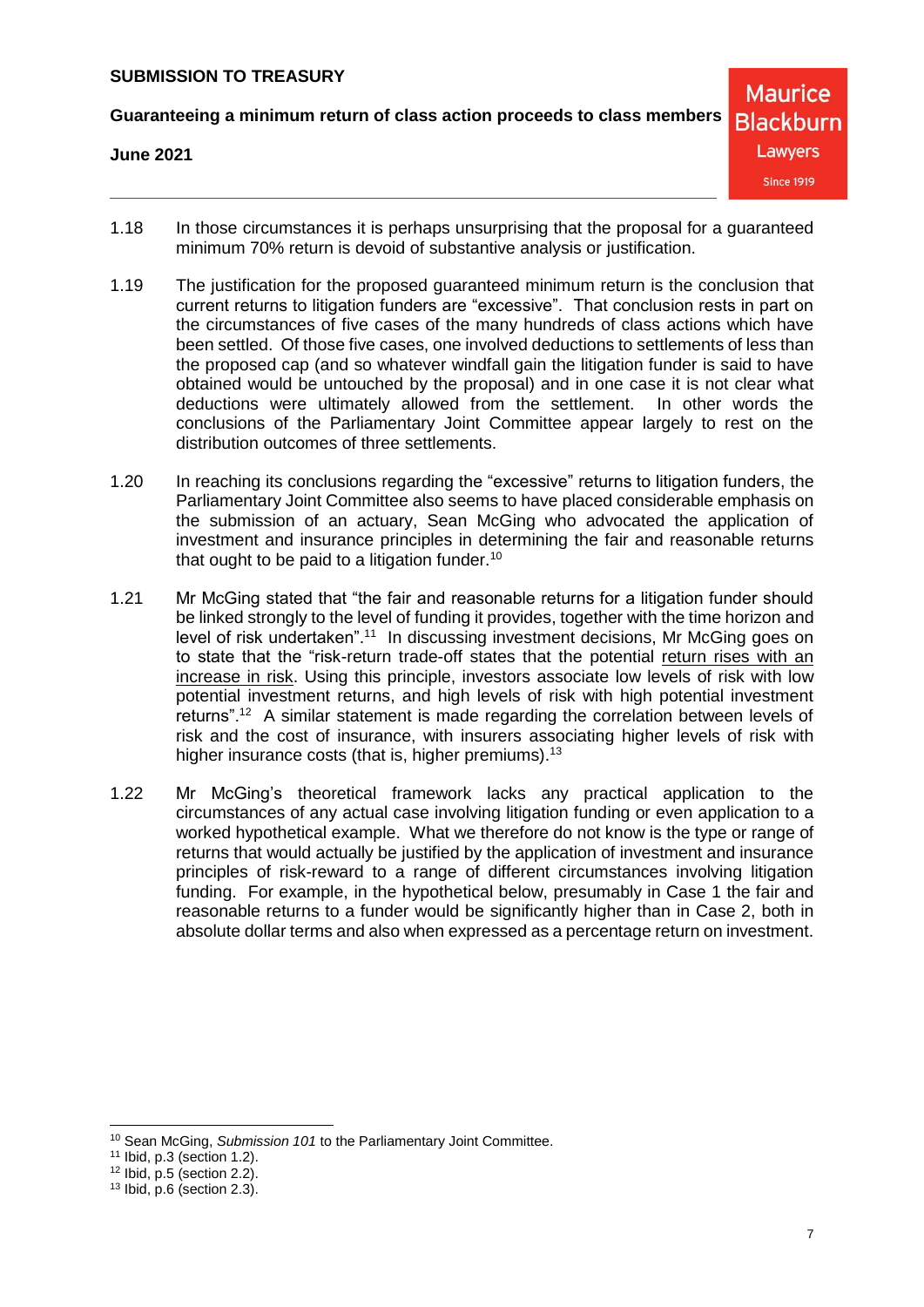**June 2021**

**Blackburn** Lawyers

**Maurice** 

**Since 1919** 

| <b>Hypothetical example 1</b> |                                                                                                                      |                                                                       |  |  |  |
|-------------------------------|----------------------------------------------------------------------------------------------------------------------|-----------------------------------------------------------------------|--|--|--|
|                               | Case 1                                                                                                               | Case 2                                                                |  |  |  |
| Investment                    | \$20 million for the plaintiff's legal<br>costs                                                                      | \$5 million for the plaintiff's legal<br>costs                        |  |  |  |
| <b>Time horizon</b>           | 4 years                                                                                                              | 3 years                                                               |  |  |  |
| Downside risks                | \$30 million in adverse costs, plus<br>loss of \$20 million investment                                               | \$6 million in adverse costs, plus<br>loss of \$5 million investment  |  |  |  |
| Level of risk                 | High due to risks and<br>uncertainties in establishing<br>liability and the potential<br>insolvency of the defendant | Low due to strength of liability<br>case and minimal procedural risks |  |  |  |

- 1.23 Further it is plain that the application of Mr McGing's theoretical framework provides no support for the proposed 70% statutory minimum calculated by reference to a percentage of settlement outcomes. His entire approach is to eschew the calculation of an appropriate return by reference to the settlement outcome and focus instead entirely on input costs. In practice such an approach would often lead to returns to class members much less than the proposed 70% of settlement proceeds - indeed *Petersen* one of the cases on which the Parliamentary Joint Committee report relies is just such a case.
- 1.24 In discussing the possible operation of a mandatory sliding scale<sup>14</sup> for the evaluation of legal costs and funding charges in comparison to the resolution sum, the ALRC considered that it may be "too blunt an approach that does not allow for differences of risk in individual cases".<sup>15</sup> We agree with that assessment and consider that the same comment can be made about the proposed statutory guarantee. One of the main reasons why the approach is too blunt is that it is not possible to predetermine or predefine what may be fair and reasonable in the wide-ranging circumstances of different cases.
- 1.25 Judges supervising class actions and considering whether to approve settlements are best placed to form judgments about what is fair and reasonable in these wide-ranging circumstances. Far from simply rubber-stamping the distribution of settlement proceeds put forward by the parties in class actions, it is abundantly clear that judges give real and serious consideration to the fairness of proposed distributions. Increasingly this occurs with the assistance of independent contradictors<sup>16</sup> whose role it is to advocate the interests of class members. In some cases this has resulted in judges disapproving settlements or encouraging the parties to put forward an alternative allocation of settlement funds. In other cases, judges have refused to

<sup>&</sup>lt;sup>14</sup> A sliding scale is similar to the proposed statutory guarantee of minimum returns, except that the sliding scale provides for a range of minimum returns depending on the size of the resolution sum.

<sup>15</sup> ALRC Discussion Paper, [5.70].

<sup>&</sup>lt;sup>16</sup> Even in cases where it was apparent that the plaintiff's lawyer and funder misled the Court, an independent contradictor has assisted the Court to uncover and where possible remediate the consequences of unlawful or improper conduct: see for example the Banksia Securities fiasco in the Supreme Court of Victoria.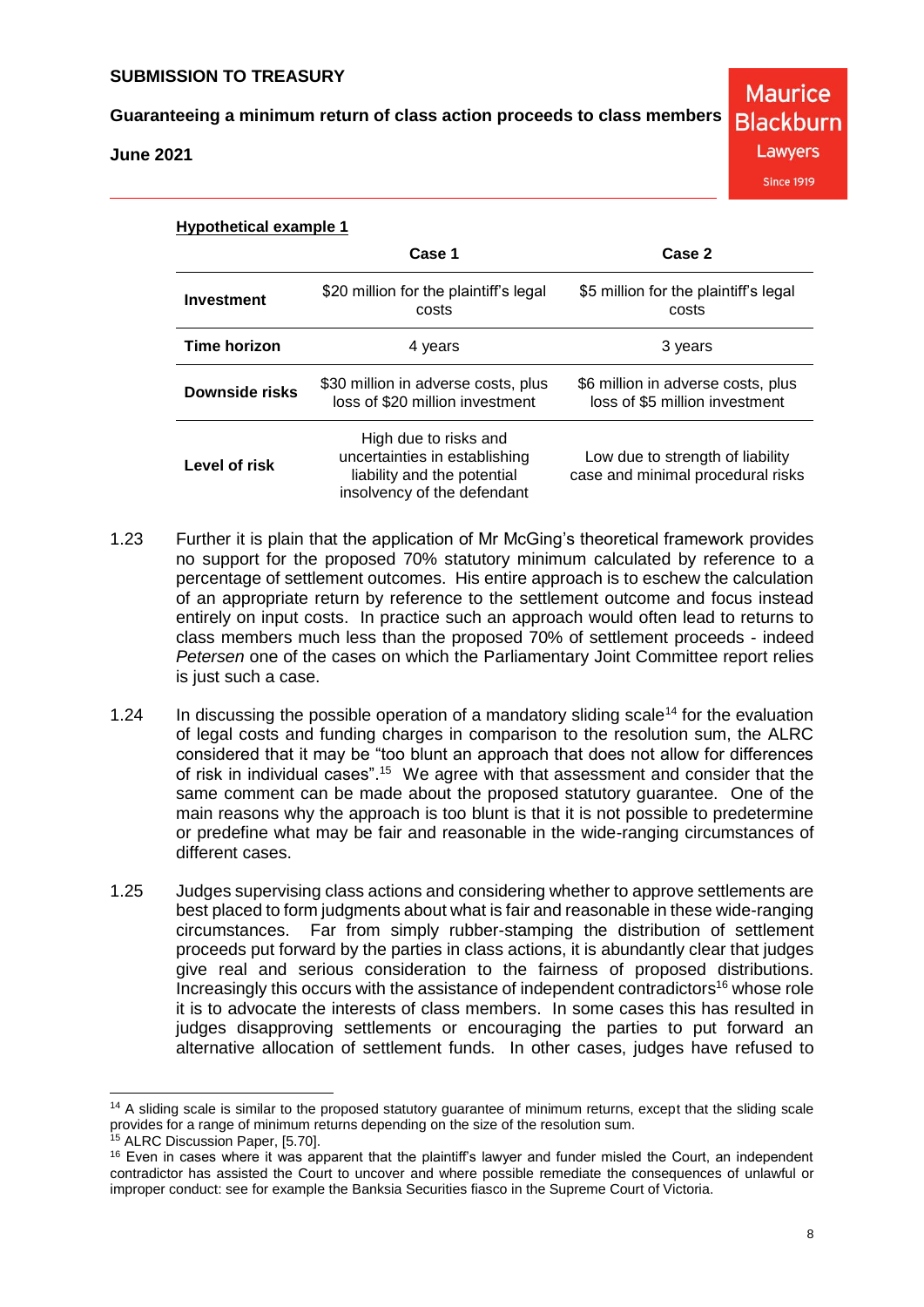### **June 2021**

make common fund orders, particularly where it was not in the interests of justice to do so – for example in the Volkswagen class actions (also discussed below). 17

#### **The wrong denominator is being used to evaluate returns to class members**

- 1.26 In Recommendation 20 the proposed guaranteed return to class members is expressed as a percentage of the gross settlement sum. In other words, the numerator in the equation is the dollar amount that will flow to class members, and the denominator is the dollar amount of the gross settlement sum, and the product is a percentage return. For the reasons discussed below, this is another reason why the proposed minimum guarantee is arbitrary and is likely to lead to unprincipled outcomes.
- 1.27 Instead the denominator in the equation should be the likely estimate of class members' aggregate losses, or in other words their likely recovery. That is the appropriate benchmark against which the reasonableness and fairness of the amount flowing to class members should be assessed. Again this was addressed by Beach J said in the decision cited above in *Evans v Davantage Group Pty Ltd (No 3)*: 18

It is important not to confuse two types of percentages. Let me illustrate by the present case. A fund of 37.4% of the gross settlement sum of \$9.5 million is to be set aside for group members. But we know that only 1,244 group members, including 97 who registered after the registration deadline, have registered to participate in the settlement. And on the current arithmetic they are likely to get close to 100% of their claims. Indeed, on one view the current form of the SDS allows them to get more. And it is for that reason that I will discuss later the potential application of the cy-prés doctrine. So the present case is a good example of the fallacious reasoning of those who take headline percentages of gross recoveries from settlement sums and seek to transmute them into the real returns of group members who have taken proper steps to protect their interests by registering their participation in any settlement. Such a class in the case before me are likely to receive close to 100% of their claims plus interest. On any view they will receive much more than 37.4% of their claims plus interest. So, you are dealing with different percentages [emphasis added].

- 1.28 In order to illustrate the point made by Beach J regarding the inappropriateness of the gross resolution sum being used as the benchmark to evaluate reasonableness of the amounts flowing to class members, contrast the following hypothetical involving two different settlements, assuming that in both cases:
	- (a) class members receive 100% of their best case damages; and
	- (b) the Federal Court considers the same dollar amount of legal costs (\$10 million) to be reasonable in the circumstances.
- 1.29 The percentages in brackets in this table are the percentages of the gross settlement sum.

 $\overline{a}$ <sup>17</sup> *Cantor v Audi Australia Pty Ltd (No 5)* [2020] FCA 637 at [472]; see generally [280]-[476] for the Court's consideration of the applications made in relation to litigation funding. Maurice Blackburn had conducted three of the five class actions, with the two other class actions being conducted by Bannister Law with a litigation funder (Grosvenor) who sought a common fund order.

 $18$  [2021] FCA 70 at [65].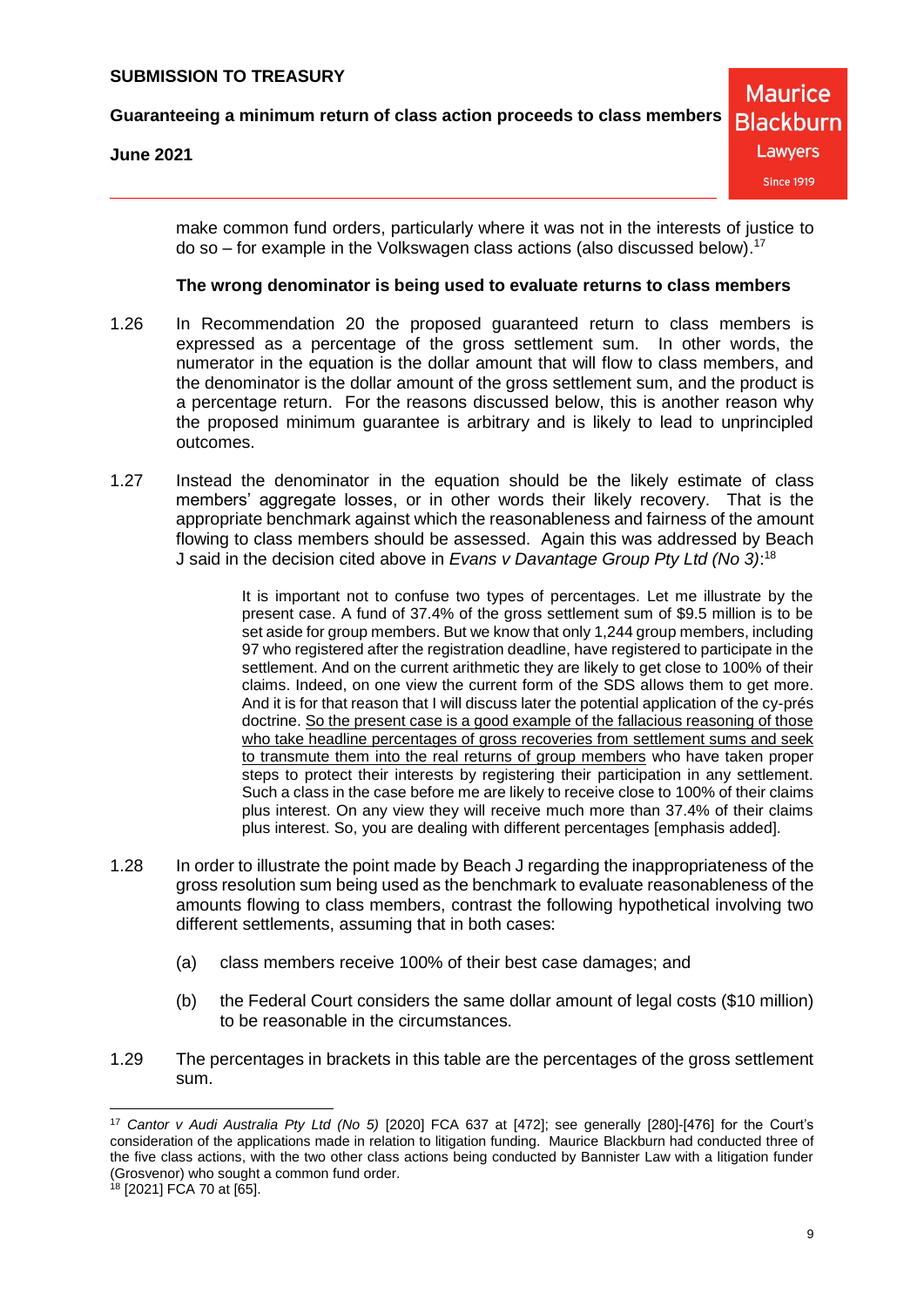**June 2021**

| <b>Hypothetical example 2A</b> |                     |                     |  |  |
|--------------------------------|---------------------|---------------------|--|--|
|                                | Case A              | Case B              |  |  |
| 100% of class members' losses  | \$15 million (60%)  | \$30 million (75%)  |  |  |
| <b>Legal costs</b>             | \$10 million (40%)  | \$10 million (25%)  |  |  |
| <b>Gross settlement sum</b>    | \$25 million (100%) | \$40 million (100%) |  |  |

- 1.30 Both of these cases ought to be regarded as fair and reasonable even though there are differences in the percentage returns to class members when expressed as a percentage of the resolution sum. Despite class members in both Case A and Case B receiving 100% of their losses, the settlement in Case A would fall foul of the statutory guarantee simply because the percentage of class members' returns in comparison to the resolution sum is 60% instead of 70% or more. In Case B the same amount of legal costs would be acceptable under the statutory guarantee only because of the fortuity that the dollar amount of class members' claims is greater than in Case A.
- 1.31 If the statutory guarantee were introduced, in Case A presumably it would require a reallocation of funds such that:
	- (a) class members receive \$17.5 million (70% of \$25 million) instead of \$15 million, with the result that they would receive an arbitrary uplift such that their compensation equals 117% of their actual losses; and
	- (b) the lawyers would arbitrarily be divested of part of their reasonably incurred costs, such that they receive 75% (\$7.5 million) of the costs actually incurred in achieving a settlement for class members.
- 1.32 As can be seen, unprincipled and unfair outcomes are likely to be produced by the combination of (1) the arbitrary adoption of 70% rather than some other percentage and (2) the use of the gross resolution sum as the benchmark against which the percentage returns to class members are compared. This potential for illogical outcomes is also illustrated by the real world example of the Volkswagen class actions which is discussed at paragraph [1.57](#page-18-0) and following below.
- 1.33 As discussed in this next section, the inappropriate use of the gross settlement sum as the denominator also obscures the reasonableness of the compromises that will inevitably (but often justifiably and reasonably) be made in relation to class members' claims as a result of the risks and uncertainties that confront them.

# **Class actions are risky and unpredictable, and compromises in settlements are routine**

1.34 Compromise occurs in the settlement of almost all litigation, and class actions are no exception. This is of course because litigation is not devoid of risk, and compromises in resolving litigation typically recognise or reflect the fact that the parties face an uncertain outcome to some degree or another and for one reason or another. More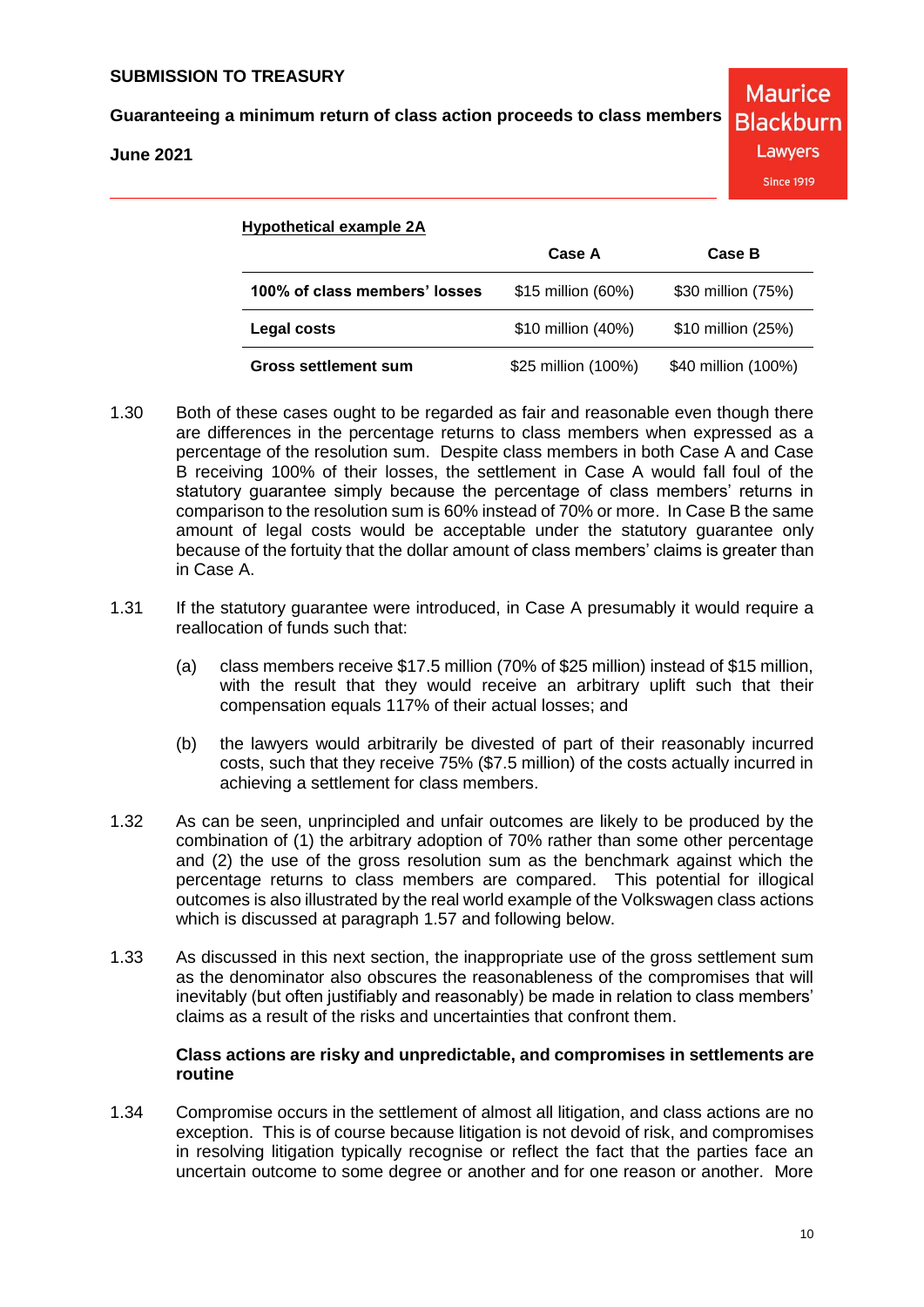**Guaranteeing a minimum return of class action proceeds to class members**

**June 2021**

**Maurice Blackburn** Lawyers **Since 1919** 

specifically, agreement on financial amounts payable to the aggrieved party is usually influenced by assessments of risk and uncertainty in the litigation. Again, class actions are no exception, and indeed it may be said that class actions carry additional and/or more acute risks in comparison with general commercial litigation.

- 1.35 The types of risks in class actions can be categorised as follows:
	- (a) **Liability risks** in other words, there is a risk that the plaintiff may not be able to establish all matters that need to be proven in order for the defendant to be found liable. These risks are usually amplified in cases involving complex scientific or technical issues, as is often in the case in class actions.

Although a relatively extreme illustration of this issue, one example is the Vioxx class action where the plaintiff established at trial that the Vioxx medication had an increased propensity to cause heart attacks. However on appeal the Full Federal Court found that the plaintiff did not establish that his heart attack had in fact been caused by this increased propensity. The risk that similar findings would be made in respect of many or even most class members appears to have been one of the central reasons why a heavily discounted settlement was later agreed.<sup>19</sup>

- (b) **Damages risks** this is the risk that the plaintiff will fail to prove the extent of the loss and damage that was caused by the contravening conduct, or where different formulations of loss and damage are put forward, that the plaintiff will only succeed on a relatively unfavourable formulation. For example, despite some recent judgments of the Federal Court,<sup>20</sup> the validity of the "event study" methodology for proving loss in shareholder class actions might be said to remain uncertain because it has not yet been considered by an appellate court.
- (c) **Procedural risks** in addition to the types of procedural risks that exist in litigation generally, there are also risks that are unique to class actions; for example the prospect that a "de-classing" order is made pursuant to section 33N of the Federal Court Act, which would bring an end to the pursuit of class members' claims in the aggregated form of a class action.
- (d) **Recovery risks** these relate to the capacity of the defendant to pay any settlement or judgment amount, and include the risk of insolvency and the availability of responsive insurance. In class actions this risk may be amplified due to the quantum of amounts that are normally at stake.
- 1.36 These types of risks all inform the question of whether a compromise of class members' claims was reasonable in the circumstances of a particular case. Indeed this is why the Federal Court's *Class Actions Practice Note (GPN-CA)* already expressly requires the following factors (among others) to be addressed in any application for settlement approval:

 <sup>19</sup> *Peterson v Merck Sharp & Dohme (Aust) Pty Ltd (No 6)* [2013] FCA 447; *Peterson v Merck Sharp & Dohme (Aust) Pty Ltd (No 7)* [2015] FCA 123.

<sup>20</sup> *TPT Patrol Pty Ltd as trustee for Amies Superannuation Fund v Myer Holdings Limited* [2019] FCA 1747.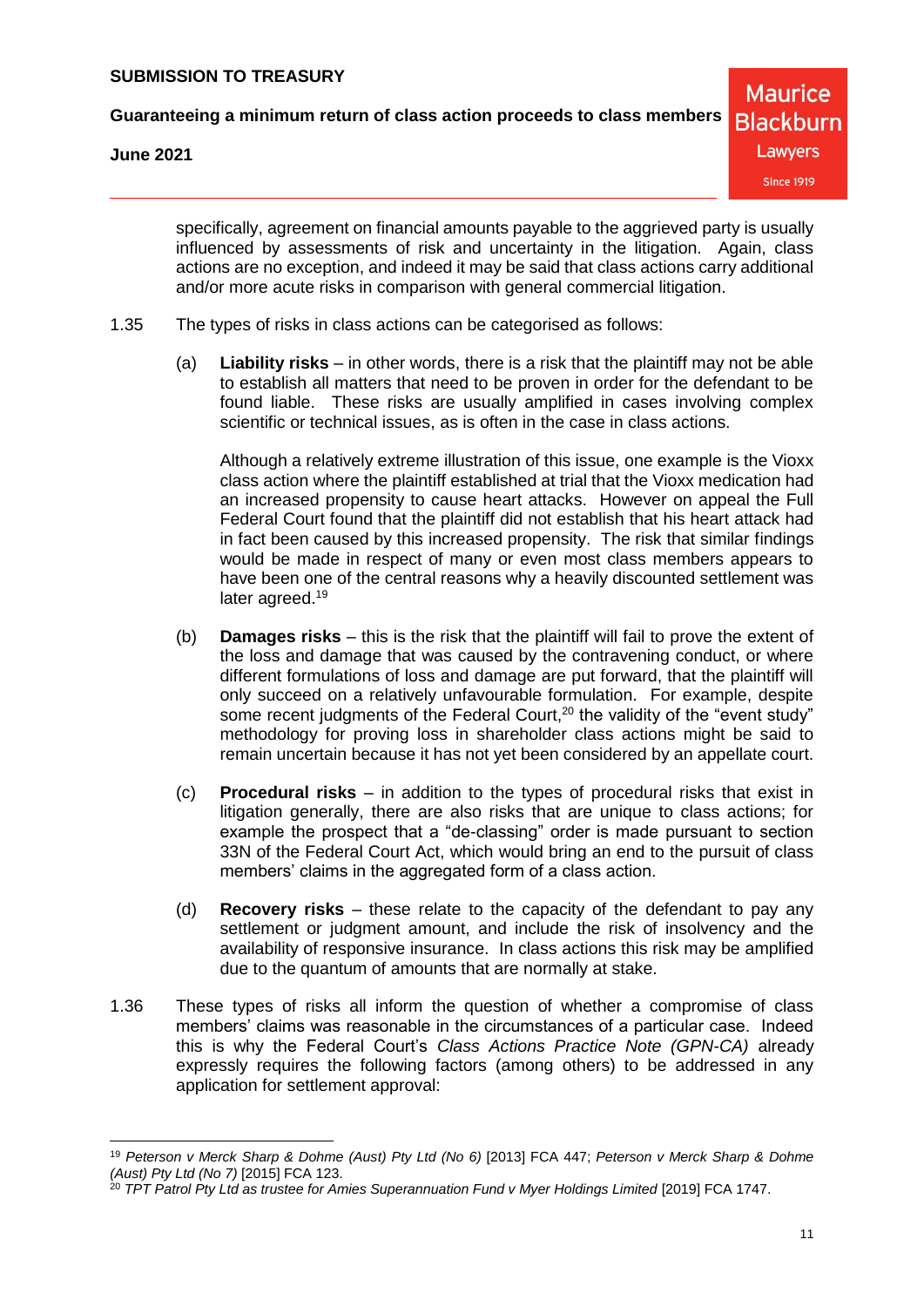**June 2021**

**Maurice Blackburn** Lawyers **Since 1919** 

- (a) the complexity and likely duration of the litigation;
- (b) the stage of the proceedings;
- (c) the risks of establishing liability;
- (d) the risks of establishing loss or damage;
- (e) the risks of maintaining a class action;
- (f) the ability of the respondent to withstand a greater judgment;
- (g) the range of reasonableness of the settlement in light of the best recovery;
- (h) the range of reasonableness of the settlement in light of all the attendant risks of litigation.
- 1.37 It is entirely appropriate for all of these considerations to be taken into account in evaluating whether a settlement, including the amount to be paid to class members, is fair and reasonable in the circumstances. However the Court's ability to do so will be constrained by the introduction of a statutory guarantee of 70%. This is another reason why the denominator in the equation should be the estimate of class members' likely losses, and not the resolution sum. It enables the returns to class members to be evaluated against their likely result, but taking into account the risks confronted by class members and therefore whether the compromise of class members' claims was reasonable in the circumstances.
- 1.38 In order to illustrate this issue, we develop Hypothetical 2A discussed in the preceding section above – instead of assuming that class members receive 100% of their compensation, we now assume that they receive 70% of their likely recovery. In each case this is due to a variety of risks they respectively face in the pursuit of their claims. In Hypoethical 2A recall that the 100% recovery for Case A was \$15 million, while in Case B it was \$30 million, so the payments to class members in Hypothetical 2B are 70% of those amounts. Again we also assume that in each case the Court considers that the same amount (\$10 million) in legal costs were reasonably incurred.

|                              | Case A                | Case B              |
|------------------------------|-----------------------|---------------------|
| 70% of class members' losses | \$10.5 million (51%)  | \$21 million (67%)  |
| Legal costs                  | \$10 million (49%)    | \$10 million (33%)  |
| <b>Gross settlement sum</b>  | \$20.5 million (100%) | \$31 million (100%) |

# **Hypothetical example 2B**

1.39 While in each of these two cases class members would receive 70% of their actual losses due to reasonable compromises that were made as a result of risks faced by class members, now both cases would fail to comply with the proposed statutory guarantee simply because the amount of reasonable legal costs mean that class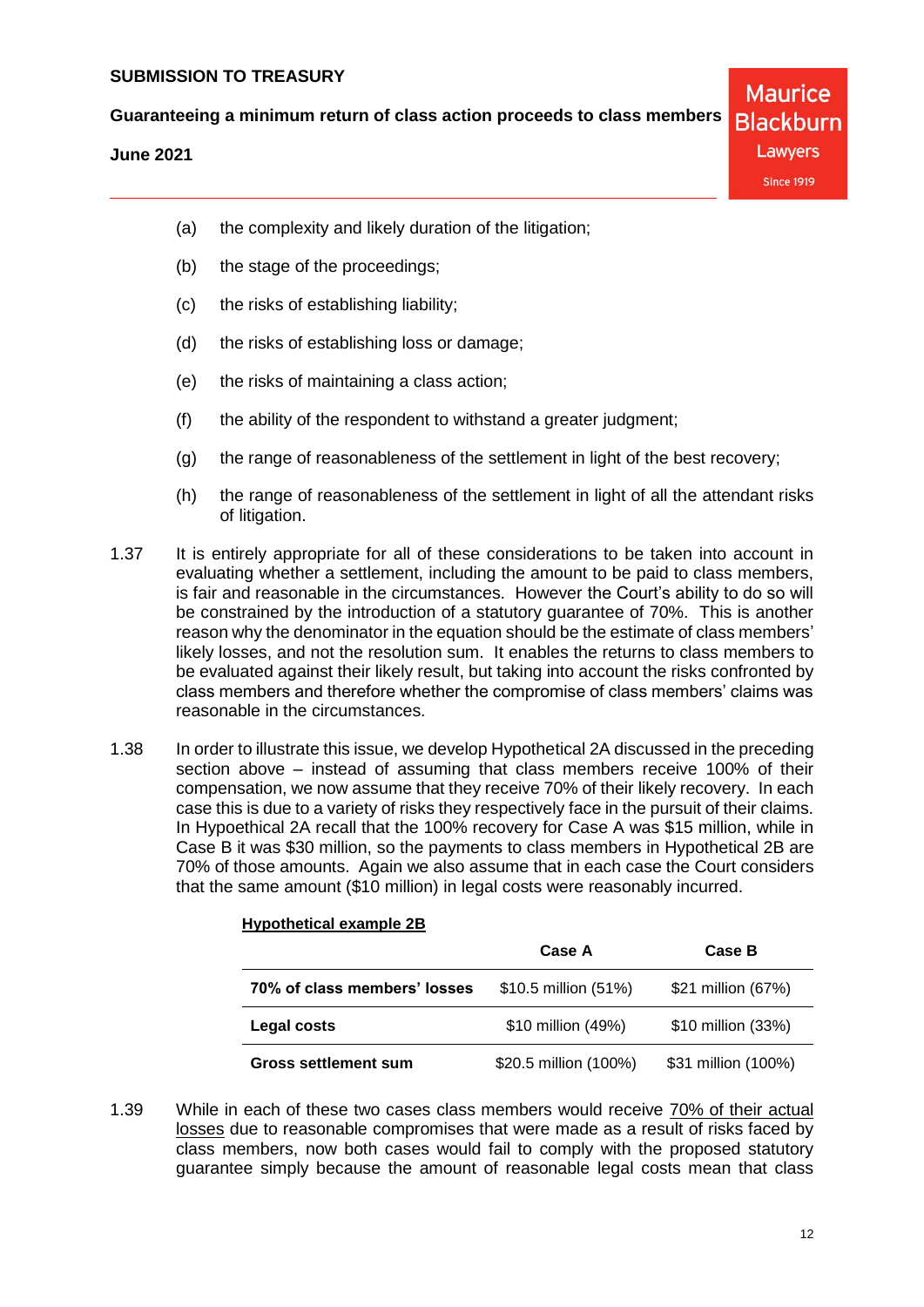**Guaranteeing a minimum return of class action proceeds to class members**

**June 2021**



members' returns are less than an arbitrarily defined percentage of the gross resolution sum.

1.40 We also illustrate this problem with a more detailed description of circumstances in the following hypothetical. Whereas the hypotheticals discussed above involved legal costs but no litigation funding costs, this hypothetical also introduces litigation funding into the scenario.

#### **Hypothetical example 3**

A mass tort class action arising from mismanagement of a dam in a Tasmanian city settles for \$100 million inclusive of legal costs and funding fees.

The class action was brought on behalf of residents and businesses in two separate geographical areas (Area A and Area B) that experienced major flooding as a result of the alleged mismanagement of the dam. At the time the class action was commenced, the plaintiffs' lawyers estimated that the loss and damage suffered by class members in Areas A and B was in each case \$75 million, with a combined total of \$150 million.

Shortly before trial, the defendants served an expert report which convincingly demonstrated that Area A did not experience flooding as a consequence of the negligent operation of the dam, but instead due to unusually heavy rainfall in that area which would have resulted in flooding regardless of the manner in which the dam was operated. As a result, the plaintiffs were only able to establish that Area B was affected by the mismanagement of the dam, and soon after service of the defendants' expert evidence a settlement was agreed on the basis that residents and businesses in Area B (but not Area A) will receive compensation.

Legal costs up to the point of settlement were \$20 million, while a litigation funder sought payment of 15% of the gross proceeds.

Under the terms of the settlement, it was proposed that those in Area A receive \$0 compensation (consistently with the facts established by the expert evidence), with the entirety of the net settlement funds (\$65 million) to be paid to residents and businesses in Area B, who would therefore receive 87% of their estimated \$75 million losses.<sup>21</sup> The 87% return to class members was considered to be a reasonable compromise in light of the overall litigation risks faced by class members in Area A, including the prospect of a lengthy trial and all of the attendant risks and uncertainties.

The following table shows how the gross settlement sum is to be allocated among class members, the lawyers and funder, contrasting the actual scenario at the time of settlement with the scenario predicted by the lawyers and funder at the time the class action was commenced.

<sup>&</sup>lt;sup>21</sup> Net proceeds of \$60 million equal 80% of the \$75 million in loss suffered by residents and business in Area B.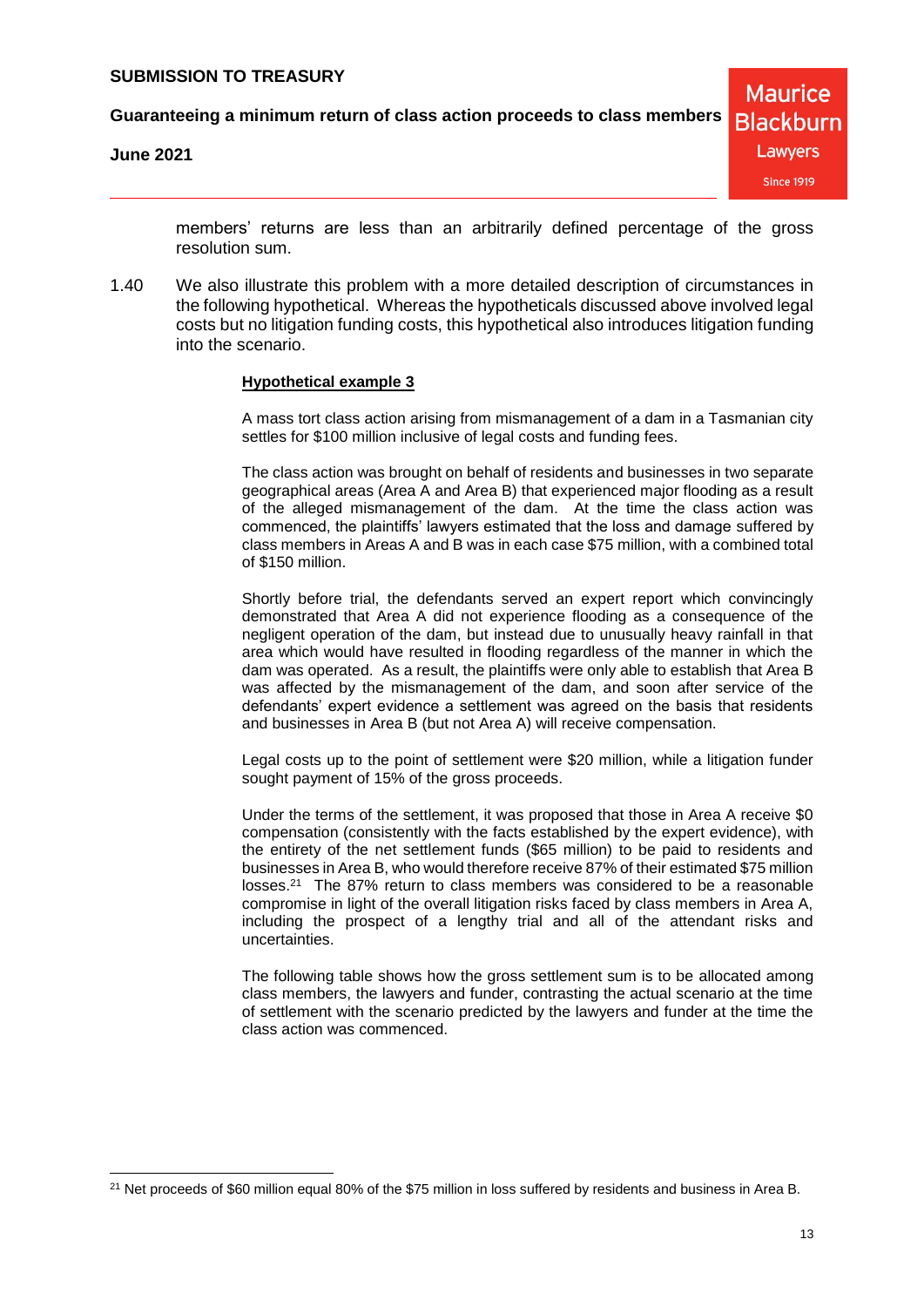# **Guaranteeing a minimum return of class action proceeds to class members**

#### **June 2021**

|                                                | <b>Predicted at</b><br>commencement | <b>Actual settlement</b> |
|------------------------------------------------|-------------------------------------|--------------------------|
| <b>Resolution sum</b>                          | \$200 million                       | \$100 million            |
| Legal costs                                    | \$20 million                        | \$20 million             |
| Funding costs (15% of gross)                   | \$30 million                        | \$15 million             |
| Net funds to class members                     | \$150 million                       | \$65 million             |
| class<br>Percentage<br>return<br>to<br>members | 75%                                 | 65%                      |

- 1.41 As in Hypotheticals 2A and 2B above and also in the *Evans v Davantage* decision discussed above, presumably in this situation there would be some type of reallocation of the settlement funds if a statutory guarantee were applicable. However the practical operation of the guarantee is unclear. Should the \$5 million in funds be reallocated from the lawyers or from the funder, or both? Should the reallocated funds flow to residents and businesses only in Area B, thereby boosting their returns from 87% to 93% of their actual losses? Or should the \$5 million be allocated to those in Area A, giving them  $7\%$  of their actual losses<sup>22</sup> even though the expert evidence established that they suffered no loss as a result of the allegations in the class action?
- 1.42 As an aside, it can also be seen that in the initial predicted outcome, the litigation funder would have received a funding commission that is twice as much as the actual commission upon settlement (\$30 million compared to \$15 million). Ironically if the predicted outcome had in fact occurred, the statutory guarantee would have allowed the funder to receive \$30 million, whereas in the actual outcome the statutory guarantee would not allow the funder to receive \$15 million despite the funder's investment being the same in the predicted and actual scenarios. This also illustrates how the proposed statutory guarantee would misfire in achieving its aim of promoting greater proportionality in the manner contemplated by the Parliamentary Joint Committee.

#### **Unprincipled outcomes if there is an inflexible statutory guarantee**

- 1.43 The apparent justification for the statutory guarantee in Recommendation 20 is the claim that litigation funders are charging excessive fees for the services they provide. As noted above this claim is made without anything approaching proper analysis. Notwithstanding, self-evidently the statutory guarantee would also apply in cases that do not involve a litigation funder. That is, the statutory guarantee would also apply in cases being conducted by the lawyers on a conditional fee basis.
- 1.44 There is a perversity in this outcome in circumstances where the Parliamentary Joint Committee report rejects the implementation of contingency fees for lawyers, which would allow them to charge a percentage of the settlement outcome.

 <sup>22</sup> 7% equals \$5 million compared to \$75 million.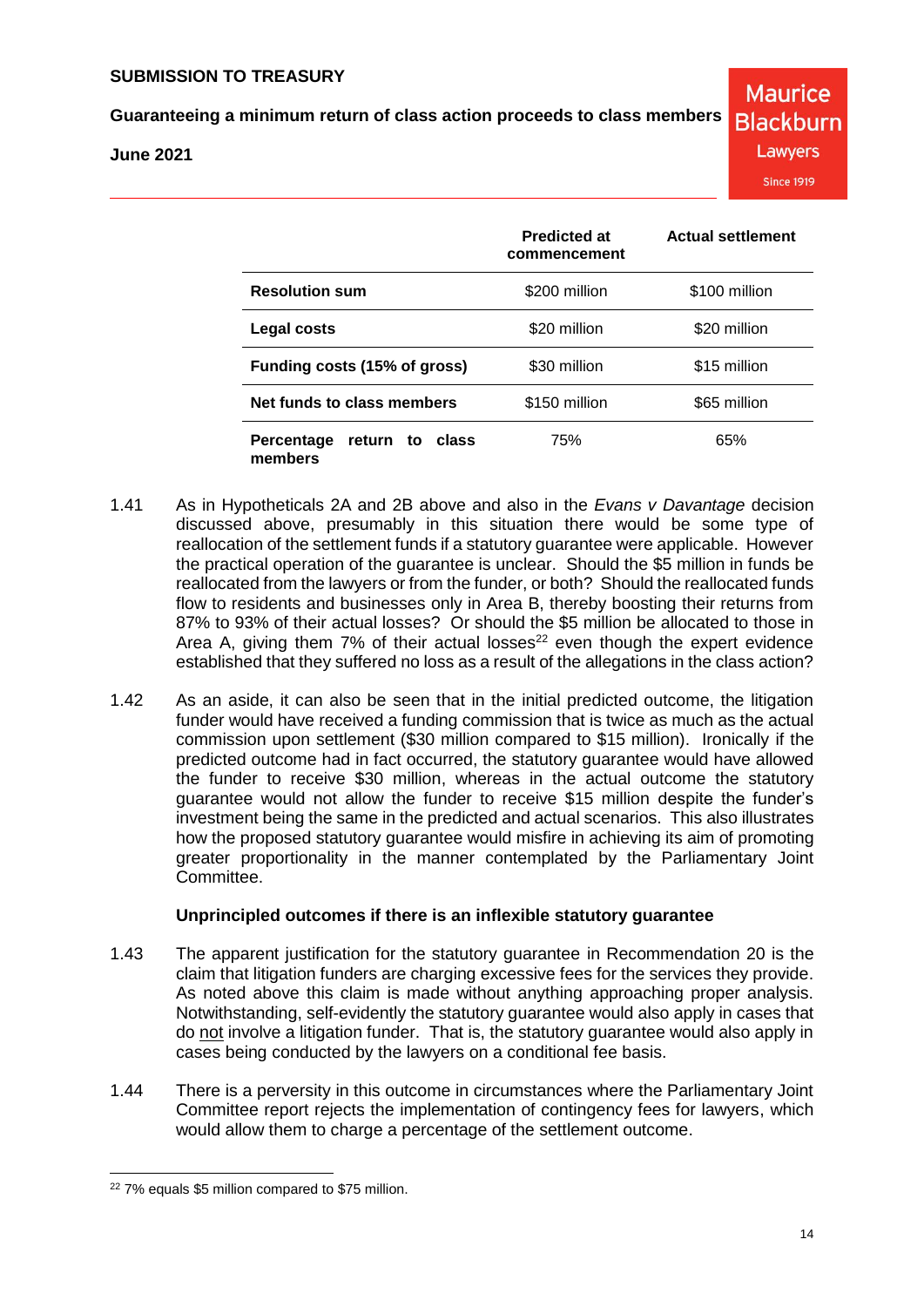**Guaranteeing a minimum return of class action proceeds to class members**

**June 2021**

**Maurice Blackburn** Lawyers **Since 1919** 

- 1.45 Unlike funding costs, currently in Federal Court class actions there is only one way that legal costs can be calculated; that is, on the basis of hourly rates (plus disbursements such as barrister and expert fees), with the result that the legal costs incurred are a direct product of (and are therefore reflective of) the amount of work that needs to be done in order to conduct the class action in class members' interests. If costs are only permitted to be charged on an hourly basis, then imposing a cap on the basis of a proportion of settlement amounts makes no sense.
- 1.46 In a number of judgments in which the proportionality of legal costs was considered, the Federal Court has also recognised that the concept of proportionality involves more than simply comparing the amount payable to lawyers (or funders) with the overall resolution sum: *Earglow Pty Ltd v Newcrest Mining Ltd* [2016] FCA 1433 at [99] and *Caason Investments Pty Ltd v Cao (No 2)* [2018] FCA 527 at [148]. In *Blairgowrie Trading Ltd v Allco Finance Group Ltd* [2017] FCA 330, Beach J said at [181]:

But what is claimed for legal costs should not be disproportionate to the nature of the context, the litigation involved and the expected benefit. The Court should not approve an amount that is disproportionate. But such an assessment cannot be made on the simplistic basis that the costs claimed are high in absolute dollar terms or high as a percentage of the total recovery. In the latter case, spending \$0.50 to recover an expected \$1.00 may be proportionate if it is necessary to spend the \$0.50. In the former case, the absolute dollar amount as a free-standing figure is an irrelevant metric. The question is to compare it with the benefit sought to be gained from the litigation. Moreover, one should be careful not to use hindsight bias. The question is the benefit reasonably expected to be achieved, not the benefit actually achieved. Proportionality looks to the expected realistic return at the time the work being charged for was performed, not the known return at a time remote from when the work was performed; at the later time, circumstances may have changed to alter the calculus, but that would not deny that the work performed and its cost was proportionate at the time it was performed. Perhaps the costs claimed can be compared with the known return, but such a comparison ought not to be confused with a true proportionality analysis. Nevertheless, any disparity with the known return may invite the question whether the costs were disproportionate, but would not sufficiently answer that question [emphasis added].

- 1.47 Instead of mandating a statutory guarantee that would require the Federal Court to function on such a "simplistic basis" in some circumstances, in evaluating the reasonableness and proportionality of legal costs (and funding commissions) the Court should be able to take account of other relevant factors that inform a wholistic and case-specific assessment of what is reasonable and proportionate. In considering the reasonableness of legal costs, these factors would include:
	- (a) the manner in which the case was defended and the procedural history of the class action – for example, a relatively high degree of interlocutory disputation is likely to increase legal costs, and even more so if there are interlocutory appeals;
	- (b) the stage the proceeding reached before it was resolved in particular a settlement that is agreed five years after commencement of a class action and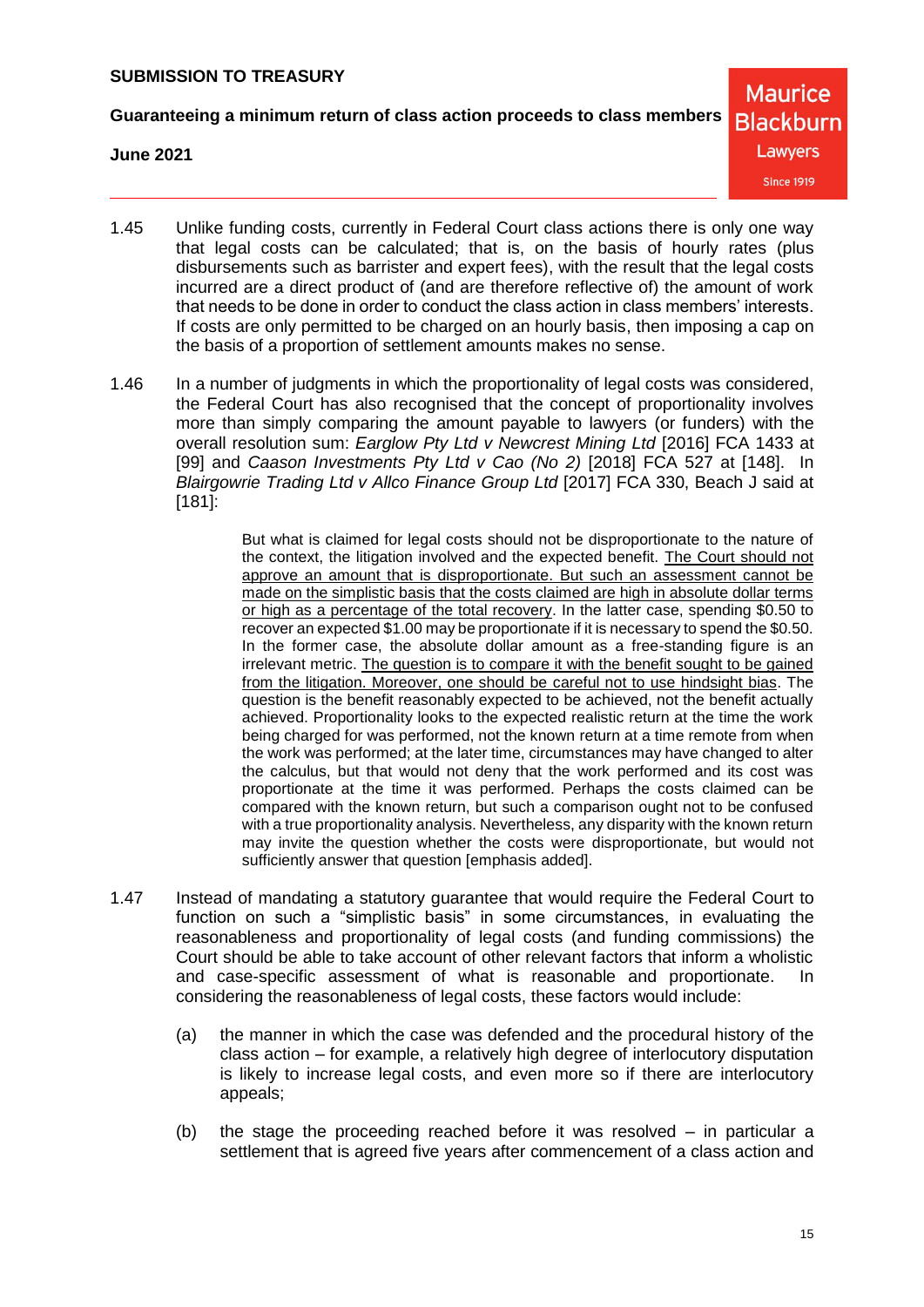**Guaranteeing a minimum return of class action proceeds to class members**

**June 2021**

only after a lengthy trial would, logically and all else being equal, justify higher legal fees than a case that resolved after two years and before trial;

- (c) the complexity of the issues in dispute, including the extent to which there is a need for technical / expert evidence;
- (d) the nature of the dispute for example a case involving numerous unrelated defendants is likely to increase legal costs.
- 1.48 The concept of proportionality therefore requires broader consideration of the reasonableness of legal costs than a simplistic comparison of the numerical proportion of those costs relative to the gross resolution sum. The Federal Court's *Class Actions Practice Note (GPN-CA)* already requires these factors to be considered in the context of settlement approval, however the statutory guarantee would restrict the Court's capacity to give effect to them in deciding whether a settlement is fair and reasonable and ought to be approved.

#### **Proportionality is a two-way street**

- 1.49 One of the Parliamentary Joint Committee's principal criticisms of litigation funding costs was that these costs were said to be at odds with the risk-reward principles used in corporate finance and insurance.<sup>23</sup> Relying heavily on the submission of an actuary, Sean McGing as noted above, the overall tenor of the committee's conclusion was that litigation funding charges need to be principled in the way they are calculated and proportionate to the investment made: by contrast, the committee considered that litigation funders receive remuneration that may be unprincipled because the most common practice historically has been to calculate funding costs as a percentage of the resolution sum, with the result that funding costs have been disproportionately high in comparison to the returns that would reflect the types of financial risks assumed by funders.
- 1.50 However if the impetus for change is that funding costs should reflect principles of risk-reward and thereby result in funding costs that are proportionate to the risks actually undertaken by the funder, then in the interests of fairness and reasonableness this must be a two-way street.
- 1.51 Not all litigation carries the same level of risk to a funder when analysed through the type of prism put forward by Mr McGing. The difficulty with a statutory guarantee of minimum returns is that it could operate arbitrarily to restrict returns to litigation funders that in fact reflect the risks they took. This is because it is conceivable that a reasonable risk-based return to a litigation funder, when taken together with reasonable legal costs, could result in an overall deduction that is greater than 30% of the gross resolution sum. In this regard we note again the observation made above to the effect that Mr McGing's theoretical framework has not been applied to the circumstances of any actual case involving litigation funding or to a worked example, so we do not know the range of amounts that might ordinarily be considered to be reasonable deductions for payment of a litigation funder.

<sup>23</sup> Parliamentary Joint Committee at [13.41]-[13.49].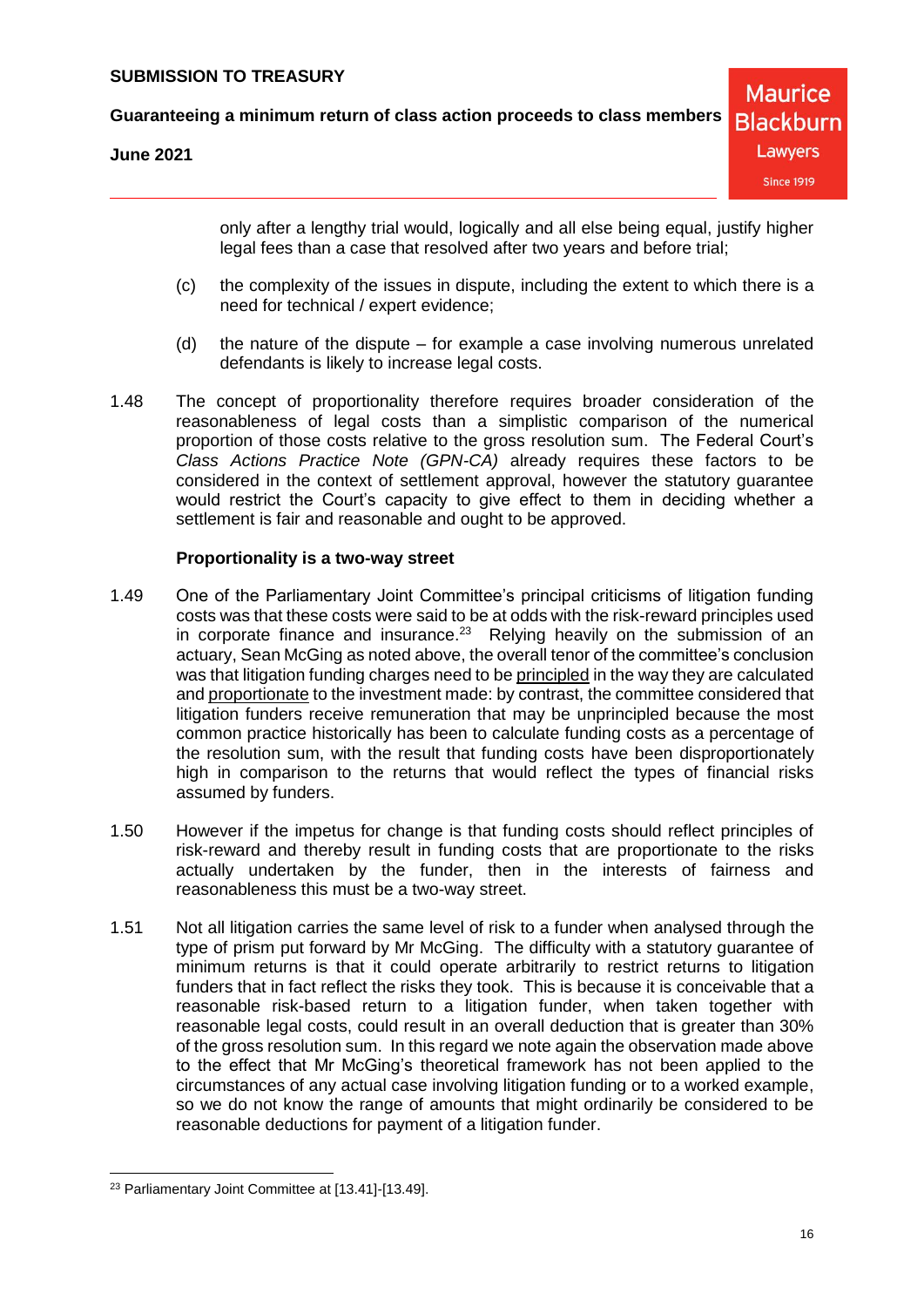**Guaranteeing a minimum return of class action proceeds to class members**

#### **June 2021**

**Maurice Blackburn** Lawyers **Since 1919** 

1.52 The potential for unfair and unprincipled outcomes is illustrated by the following hypothetical scenario.

# **Hypothetical example 4**

After revelations at the banking royal commission, a class action against a major domestic financial services company is initiated in relation to fraudulent fees and commissions. The class members are thousands of Australians whose investments are held in funds managed by the company.

Despite the illegalities exposed in detail by the royal commission, the financial services company mounts a vigorous defence of the class action, pursuing interlocutory appeals and using tactics of delay and attrition. Without litigation funding, the law firm would not have had the capital and would not have been able to take on the risk of running the case on a no-win-no-fee basis.

During the course of the litigation, the company enters voluntary administration due mainly to its mounting revenue problems resulting from reputational damage at the royal commission, and soon after it is placed into liquidation. Despite a clause in the funding agreement which entitles the funder to cease funding the action upon the defendant entering external administration, the funder elects to continue its funding for the benefit of class members.

After a protracted legal battle involving a trenchant defence over the course of four years, during mediation it emerges that a responsive insurance policy provides cover of only \$60 million, and that no other funds would be available to meet any judgment or settlement. The case is settled for that amount, and by that stage the plaintiff's legal costs are \$16 million, 75% of which (\$12 million) had been paid by the litigation funder.

At the settlement approval hearing the litigation funder seeks approval of funding charges. In hearing that application the court engages an independent referee to provide expert actuarial evidence which analyses the risk-reward calculus faced by the funder. The referee concludes that a \$12 million return on investment was appropriate in light of the investment made and risks undertaken, plus reimbursement of the amount invested.

The total deductions in this instance would be \$28 million, resulting in net returns to class members of 53.3%, or \$32 million. Without the class action, investors are likely to have received nothing from the liquidation of the company due to the priority of payments to other creditors.

The application of a minimum guarantee of 70% would result in \$10 million being arbitrarily reallocated from the lawyers and/or funder to class members, even though an actuarial expert considered the funding deduction to be a fair reflection of the funder's investment and risks and the lawyers' fees were reasonably incurred in pursuing the claim.

1.53 The adoption of a statutory guarantee would result in the same vice that Mr McGing argues against, namely that the returns to funders are, at least at one end of the spectrum, defined by reference to a percentage of the resolution sum, and are therefore not reflective of the risk-reward principles that he espouses.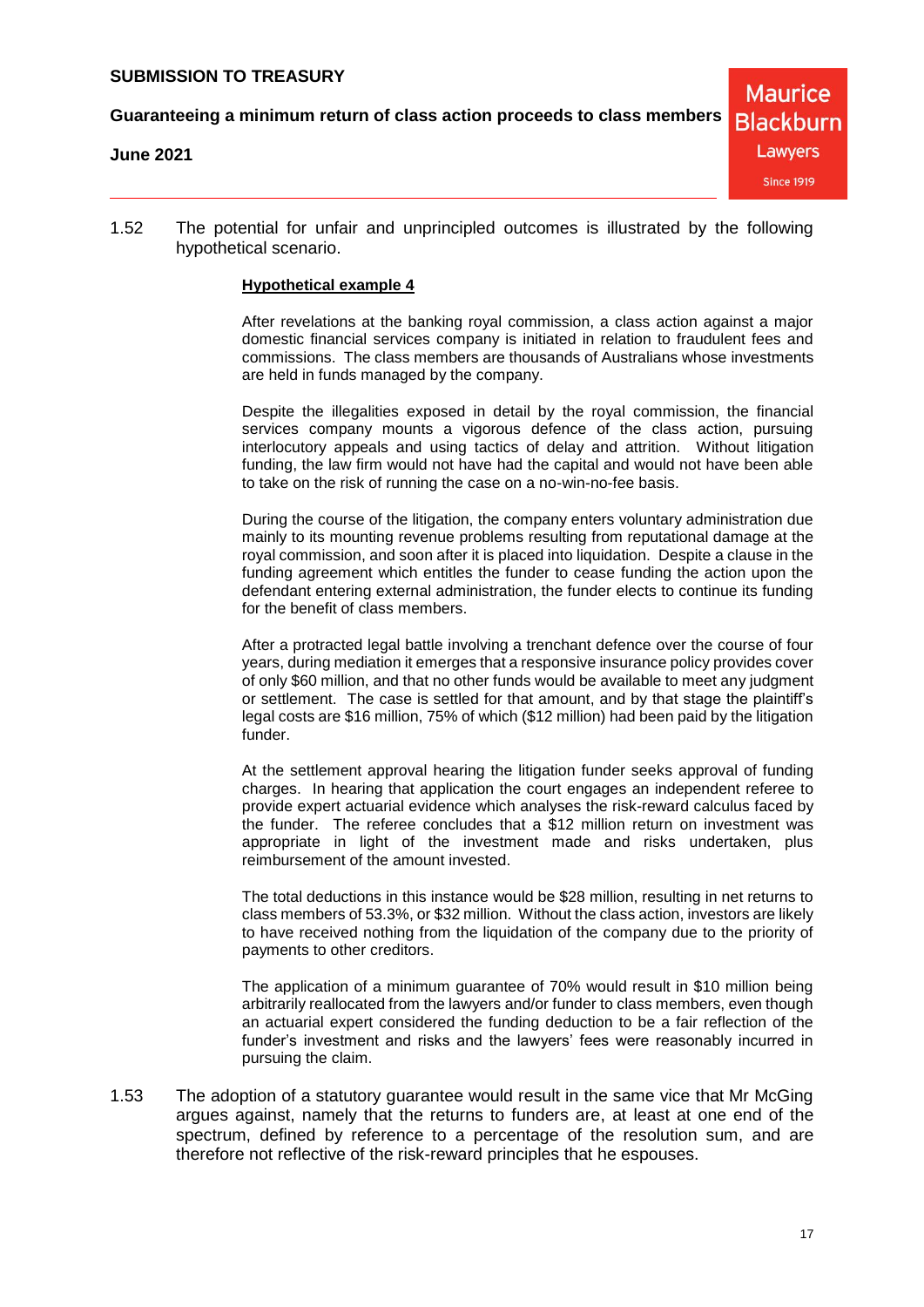**Guaranteeing a minimum return of class action proceeds to class members**

**June 2021**

**Maurice Blackburn** Lawyers **Since 1919** 

#### **Unintended consequences may harm class members' interests**

1.54 Another problem with the proposed statutory guarantee is that it may have unintended consequences that undermine the interests of class members. The most obvious of these counterproductive consequences is that the statutory guarantee could have the effect of imposing a cap on a plaintiff's "war chest", thereby restricting the capacity of lawyers to act effectively in class members' interests. There is of course also the likelihood that defendants will seek to exploit this limitation. This is illustrated by the following hypothetical.

#### **Hypothetical example 5**

A class action is brought by members of a managed investment scheme in relation to misleading statements made in the prospectus.

Members of the MIS invested a total of \$30 million, and the total estimate of class members' losses is therefore \$30 million. This would obviously be known by the defendant.

The operation of the 70% statutory guarantee would mean that legal and funding costs must be \$9 million (that is, 30% of \$30 million) or less. This would obviously also be known by the defendant.

The defendant engages in tactics of delay and attrition, including multiple interlocutory disputes and appeals from interlocutory decisions, as well as unsuccessful and unmeritorious "satellite litigation" brought against the plaintiff's lawyers as a result of alleged misuse of confidential information. As a result, shortly before the commencement of the trial and without yet having been able to secure a result for the plaintiff and class members, the plaintiff has already incurred \$9 million in legal costs.

1.55 The question that arises in this situation is what the plaintiff and lawyers are supposed to do as a result of their war chest having been exhausted. Could the plaintiff's lawyers be forced to continue providing legal services on a gratuitous basis? Or would it have the practical effect that the plaintiff and class members abandon their claim because the lawyers will no longer act without being remunerated? The potential for conflicts of interest between lawyers and class members in this situation is also selfevident.

#### **Not all settlements involve an "all in" gross resolution sum**

1.56 The most common type of class action settlement is an "all in" settlement involving payment of a global resolution sum that includes legal costs and, if applicable, funding charges. However not all settlements are structured in this way, and it is unclear how a statutory guarantee of a 70% return to class members would operate in the context of different settlement structures. Here we provide two examples of alternative settlement structures among our recent cases.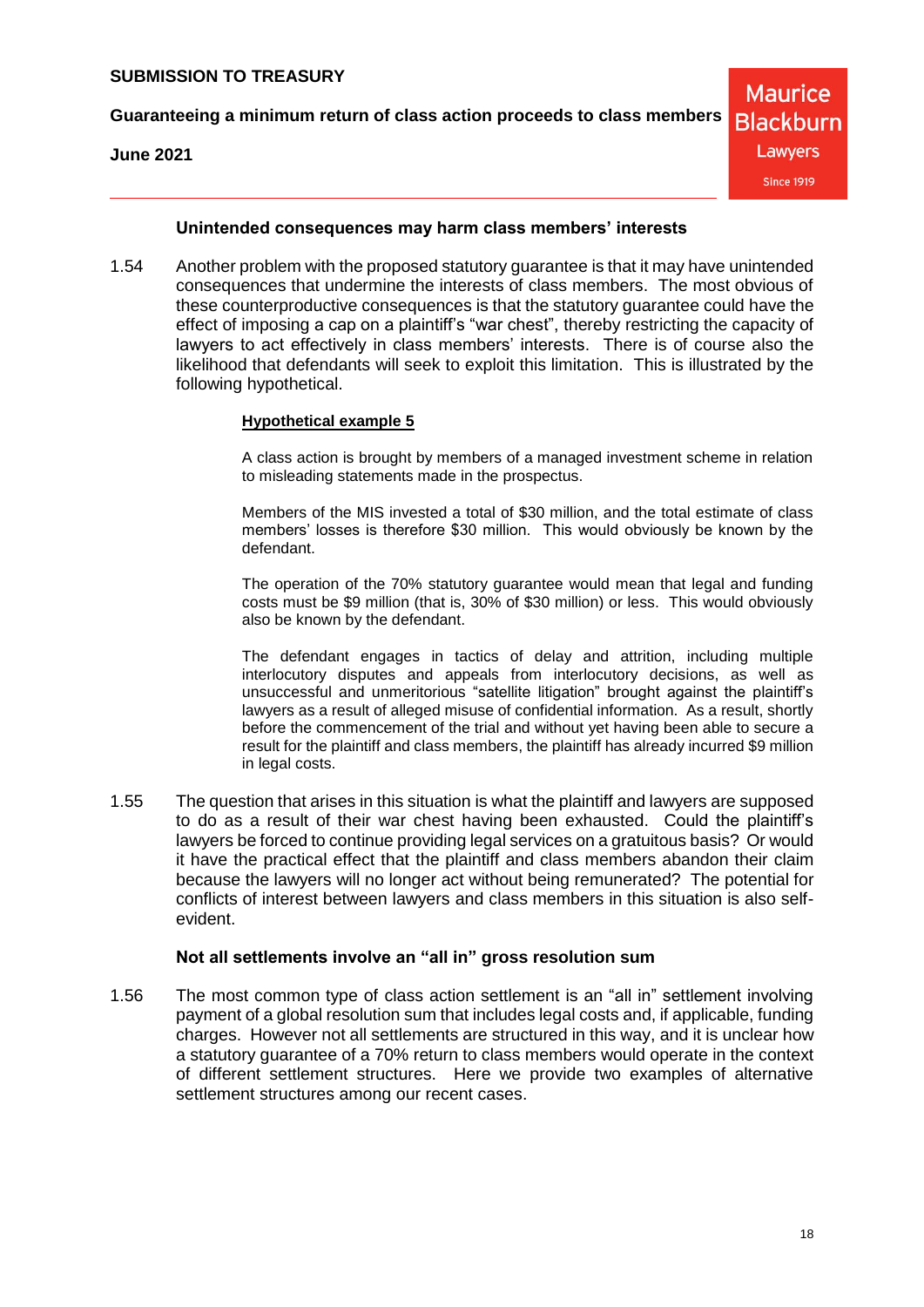**Guaranteeing a minimum return of class action proceeds to class members**

**June 2021**

**Maurice Blackburn** Lawyers **Since 1919** 

Volkswagen diesel emissions class actions

- <span id="page-18-0"></span>1.57 This group of class actions was settled on the basis of a "plus costs" structure as follows: 24
	- (a) Payment to class members: the defendants agreed to pay between \$89 million and \$127.1 million solely for class members, with the final amount within that range to be calculated by reference to the number of vehicles in respect of which class members registered claims and were found to be eligible according to specified criteria in the settlement scheme. In discussing the entitlements of class members to share in the final sum, the Federal Court noted that:<sup>25</sup>

The applicants were genuinely at risk of coming up short and failing to prove any loss. Furthermore, there was considerable force in the proposition that, ultimately, such loss as could be proven was no more than about 10% of the market value of the affected vehicles as at September/October 2015. If that were to be the result of this very serious and expensive forensic contest, then the settlement which has been agreed compares very favourably indeed with that postulated result [that is, 10% of the market value of the vehicles in late 2015].

In the end, I had no difficulty at all in accepting that the financial terms of the settlement were fair and reasonable having regard to the interests of the class members as a whole. In addition, given the care with which the comparative merits of individual claims have been considered and resolved in the methodology ultimately agreed upon, I was also firmly of the view that the settlement was reasonable as between individual group members.

(b) Payment of costs: on top of whatever amount was finally determined to be payable to class members, the defendants additionally agreed to pay the plaintiffs' legal costs as well as settlement administration costs, with the amount of those costs to be determined by the Court, informed by evidence from an independent costs expert. In discussing the reasonableness of financial aspects of the settlement, the Federal Court noted that:<sup>26</sup>

> Given that the respondents have agreed to pay the applicants' legal costs and certain other expenses in addition to the Aggregate Settlement Sum [which is defined as being *exclusive* of legal costs], the individual group members' entitlements will not be reduced by the deduction of any amount to cover those costs and disbursements.

1.58 In circumstances where the amount for class members and the amount for legal costs were separated and there were therefore no deductions from the sum payable to class members, it is unclear how a minimum return to class members would operate. Would the statutory guarantee operate to require the two amounts be added together to make a "total resolution sum" simply in order to assess whether class members were to receive more than 70% of that total resolution sum, regardless of the settlement structure and other circumstances and features of the case? Although the settlement administration is ongoing and therefore at the present time there remain some

 <sup>24</sup> *Cantor v Audi Australia Pty Ltd and Others (No 5)* [2020] FCA 637.

<sup>25</sup> *Casey v DePuy International Ltd* [2012] FCA 1370 at [231]-[232].

<sup>26</sup> At [208].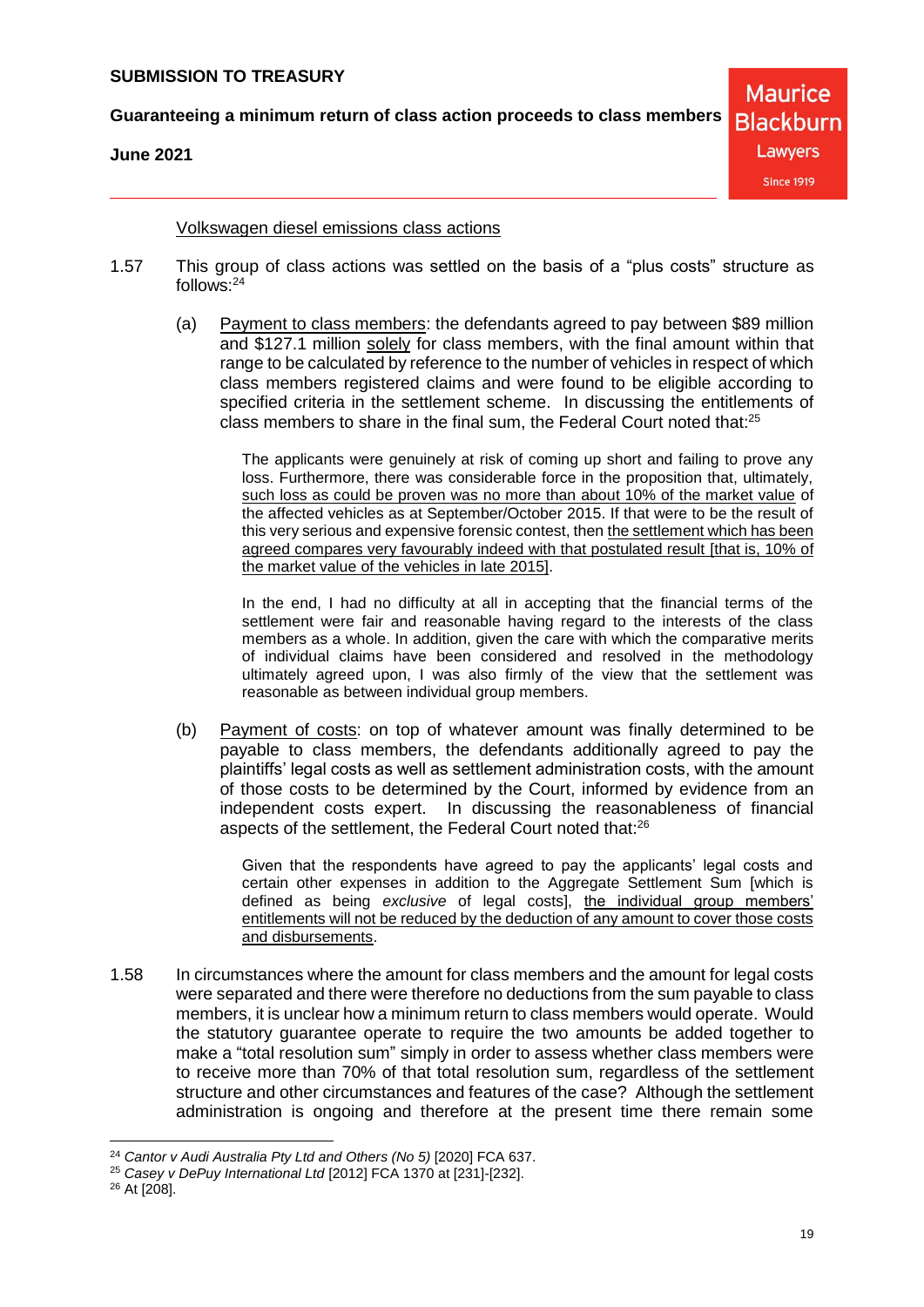**Guaranteeing a minimum return of class action proceeds to class members**

**June 2021**

**Maurice Blackburn** Lawyers **Since 1919** 

uncertainties about final figures, it appears likely that the total costs would be slightly more than 30% of the reverse-engineered total resolution sum.

1.59 In light of the comments of the Federal Court to the effect that (1) class members' entitlements compared "very favourably indeed" to such losses as they might (despite significant risks) be able to prove and (2) individual class members' entitlements would not be eroded by any deductions for legal or other costs, would the minimum guarantee nevertheless have mandated that there be some sort of reallocation of funds, such that class members' already favourable entitlements be boosted at the expense of the lawyers recovering their reasonable legal costs, simply due to the operation of an arbitrary 70% rule?

#### DePuy knee implants class action

- 1.60 This case settled on the basis of a "process settlement" that did not involve payment of any global resolution sum. Rather, the case was settled by the parties agreeing on the process by which class members' injuries and compensation entitlements would be individually assessed, and with class members then receiving whatever amount they were individually assessed as being entitled to receive.
- 1.61 Legal costs were to be paid partly by the defendants directly, with the balance being paid by individual class members. Some of those legal costs related to work done for the benefit of the class as a whole, while other costs were referable to the work done to prepare individual claims.
- 1.62 It is unclear how any statutory guarantee would operate in this circumstance, particularly given that:
	- (a) the settlement was approved by the Federal Court in December 2012;
	- (b) although many individual class members' claims have been assessed and finally paid by the defendants, the court-approved settlement protocols allow for claims to be made up to eight years after implementation of the knee implant in question, with the result that some claims are still ongoing for this and other reasons.
- 1.63 In other words, some 9.5 years after the settlement was approved, we still do not have final figures relating to the aggregate quantum paid / payable to class members or the total amount of legal costs. As such, it is still not possible to determine the final percentage returns that will have been or are to be paid in aggregate to class members, nor do we have final figures for total legal costs. There is also the added complication that individual class members can choose their own lawyer to prepare their individual claim in the settlement, so a number of different law firms have acted on behalf of class members. If a statutory guarantee were to be introduced, in those circumstances would it be necessary to hold back compensation payments of all class members for ten or more years until these final amounts are known, such that any necessary reallocation or adjustment of payment proportions can be undertaken at a later time in order to ensure compliance with the statutory guarantee?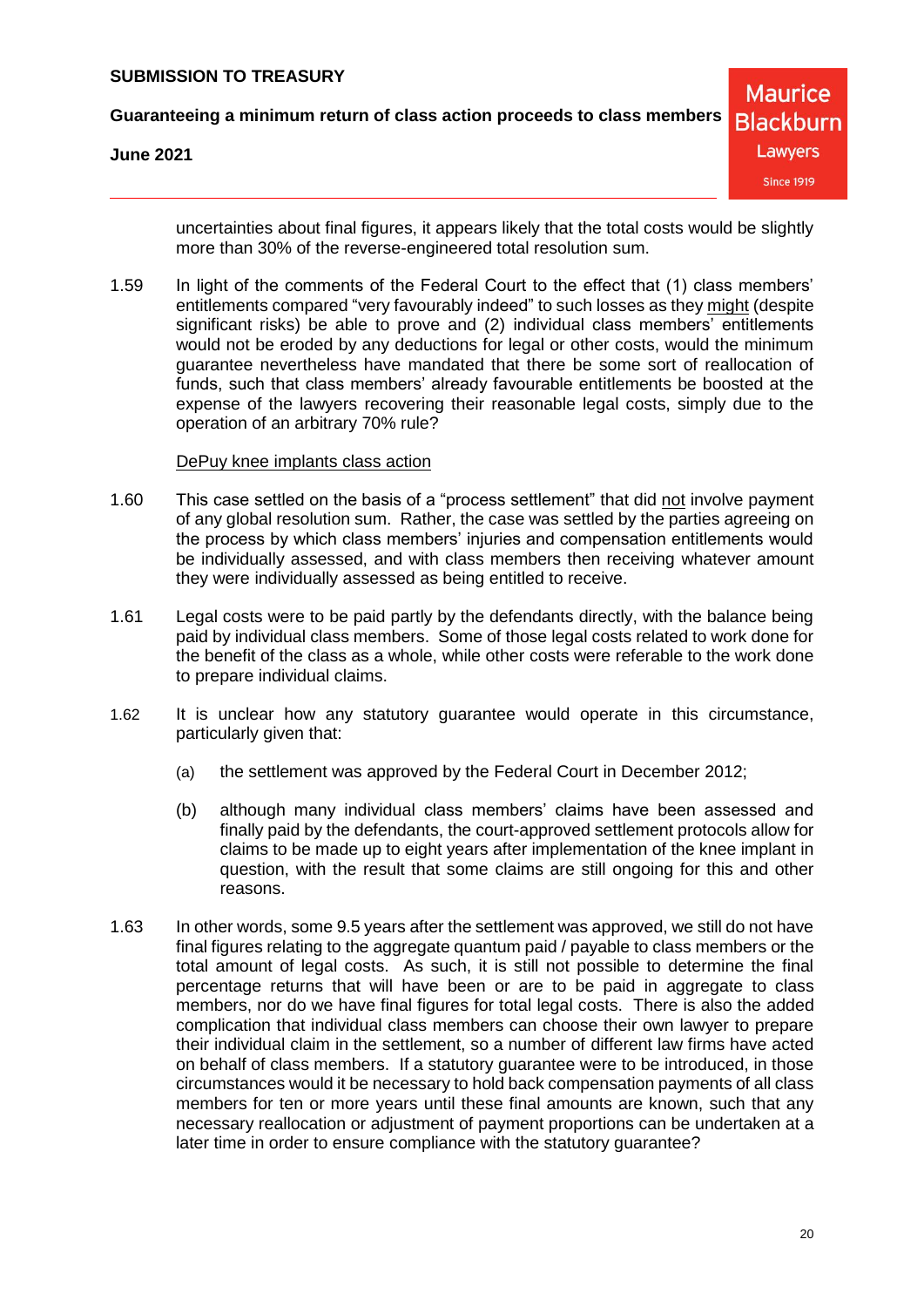**Guaranteeing a minimum return of class action proceeds to class members**

**June 2021**

**Maurice Blackburn** Lawyers **Since 1919** 

#### **Non-uniformity across class action jurisdictions**

- 1.64 Representative proceedings can now be brought not only in the Federal Court pursuant to Part IVA of the Federal Court Act, but also in four of the six state Supreme Courts:
	- (a) Part 4A of the *Supreme Court of Victoria Act 1986* (Vic), which came into operation in January 2000;
	- (b) Part 10 of the *Civil Procedure Act 2005* (NSW), which came into operation in March 2011;
	- (c) Part 13A of the *Civil Proceedings Act 2011* (Qld), which came into operation in March 2017;
	- (d) Part VII of the *Supreme Court Civil Procedure Act 1932* (Tas), which came into operation in September 2019.
- 1.65 In addition, the *Civil Procedure (Representative Proceedings) Bill 2019* (WA) was introduced into the WA Parliament on 26 June 2019 – although this bill lapsed due to the proroguing of Parliament before the last state election, it evinces an intention to enact a class actions procedure in that state's Supreme Court. South Australia and the two territories are therefore the only Australian jurisdictions that are yet to enact (or pursue the enactment) of a class actions regime. All of the four existing state regimes as well as the proposed WA regime were substantially modelled on Part IVA of the Federal Court Act. With only relatively minor modification, they therefore replicate almost all of Part IVA. And with occasional exceptions, class actions jurisprudence has developed in a largely consistent manner across all of the Australian class action regimes including the federal regime. Assuming the relevant state court has jurisdiction to hear a matter, from a procedural perspective there are therefore no real drawbacks in commencing a class action in a state court in preference to the Federal Court.
- 1.66 While the Part IVA regime is the oldest of all of the representative proceeding jurisdictions and, principally for this reason, has been the most frequently used among all of the Australian class action regimes, more recently the state-based analogues of the federal regime have increasingly been accessed by claimants seeking mass redress. Importantly in this regard, the state courts have jurisdiction to hear many of the types of cases that have (historically) tended to be pursued under the federal regime.
- 1.67 In our submission if a statutory guarantee were to be introduced in the federal regime, there is an obvious potential for there to be inconsistent outcomes in the federal and the various state class action regimes.

#### **The proposed cap will reduce access to justice**

1.68 Although the evidence suggests that the class action regimes have resulted in average returns to class members of around 70%, it is also the case that a not insignificant proportion of class actions have resulted in returns to group members of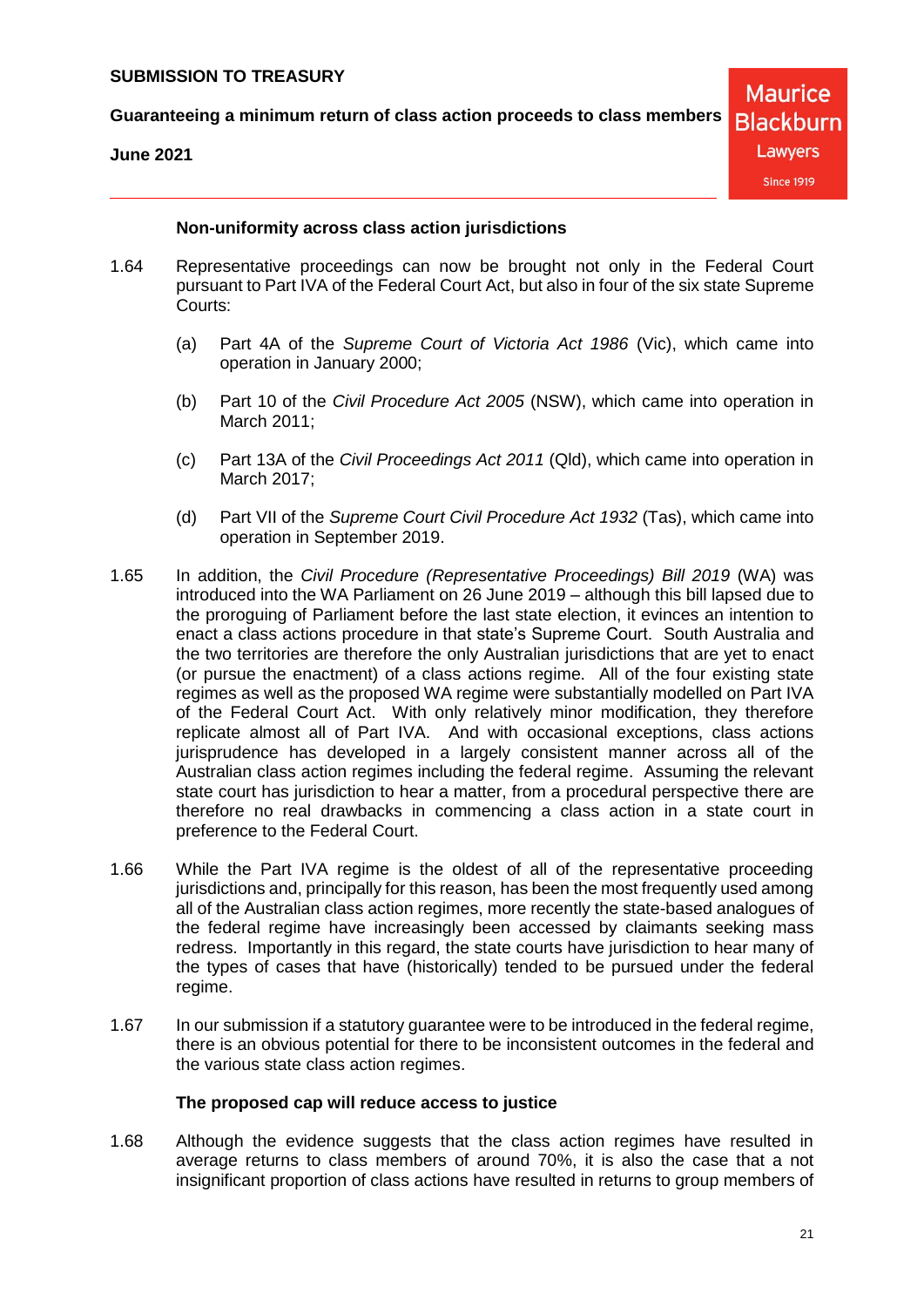**June 2021**

less than 70%. As the above analysis demonstrates this is generally not to do with "windfall" profits of litigation funders but the function of a range of matters including:

- (a) the complexity of class action litigation;
- (b) the approach of defendants and defendant lawyers in running up costs;
- (c) the inability of lawyers to charge fees on a percentage basis;
- (d) the fact that funded cases involve a litigation funder and a lawyer who must both receive a return;
- (e) the fact that 50% of cases settle for \$36 million or less. $27$
- 1.69 If the proposed minimum guarantee is introduced the inevitable consequence will be a substantial reduction in the number of cases brought by claimants and a likely overall reduction in amounts payable to class members. A case which might settle for less than \$36 million will generally be uneconomic for a third party litigation funder to fund in circumstances where defendants will ensure costs eat up most if not all of the 30% cap. Only a few law firms will have the capacity or risk appetite to take on such cases on a conditional fee basis and so those cases will often simply not proceed. Importantly the effect on cases will not be limited to those that do settle for less than \$36 million but for those cases which might. The upshot being fewer cases and a likely reduction in overall compensation to class members (because those cases which settle for higher amounts are much less likely to bring the proposed statutory guarantee into effect in any event).
- 1.70 Indeed given the genesis of the Parliamentary Inquiry in a sustained campaign by business interests to restrict and reduce the incidence of class actions, it is likely this was the real motivation for the proposed recommendation rather than any genuine concern for the interests of class members.

#### **Conclusion and alternative proposal**

- 1.71 A 70% statutory guarantee should not be introduced in its current form. Instead the government should take steps to implement various of the ALRC's recommendations that are either directly or indirectly aimed at improving returns to class members. These include:
	- (a) **Recommendation 3**  expressly empowering the Federal Court to make common fund orders
	- (b) **Recommendation 8**  enabling the Federal Court to appoint a referee to assess the reasonableness of legal costs
	- (c) **Recommendation 14**  expressly empowering the Federal Court to reject, vary or amend the terms of litigation funding agreements

<sup>&</sup>lt;sup>27</sup> Morabito, *An Evidence-Based Approach to Class Actions Reform in Australia (2019)*, page 10.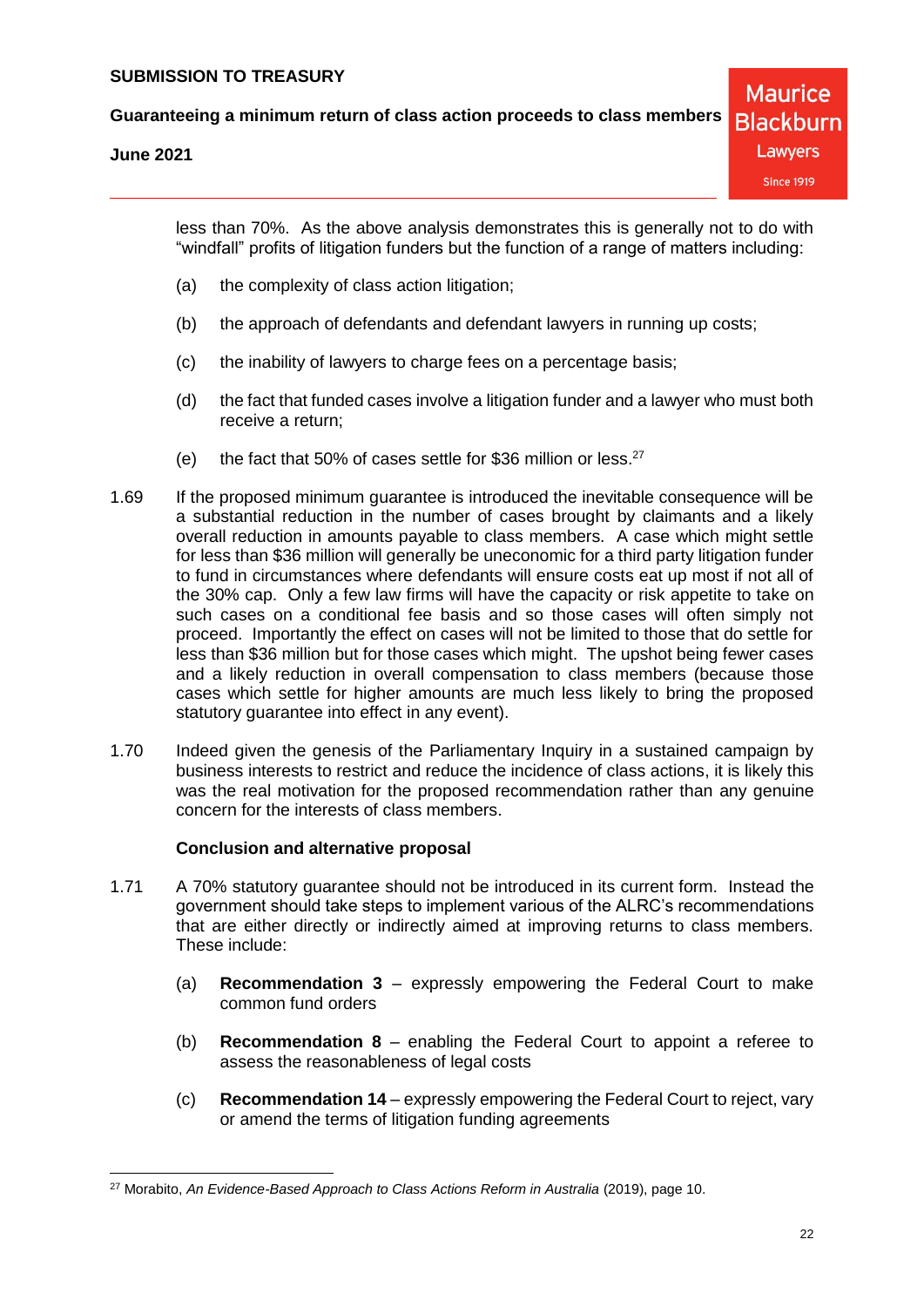**June 2021**

- (d) **Recommendation 17** enabling lawyers in class actions to enter into percentage-based fee agreements
- (e) **Recommendation 19** expressly empowering the Federal Court to reject, vary or amend the terms of any percentage-based fee agreements
- 1.72 The policy rationale for these recommendations was discussed in detail in the ALRC's report and we therefore do not intend to summarise or repeat the issues in detail. However we reiterate our view that the best way to improve returns to class members is to promote competition among funders and lawyers. In the three years between the Full Federal Court's decision in *Money Max Int Pty Ltd v QBE Ltd* in 2016 and the High Court's decision in *BMW Australia Ltd v Brewster; Westpac Banking Corporation v Lenthall*<sup>28</sup> in December 2019, common fund orders had the effect of putting downward pressure on litigation funding charges largely as a result of the increased competition in the funding market. The availability of percentage-based fee agreements (as recommended by the ALRC for the Federal Court, and as is now already the case in the Victorian Supreme Court<sup>29</sup>) will operate to increase competition in litigation funding even further, principally because it will enable law firms to compete with third party litigation funders. These measures will improve outcomes for class members far more effectively than the proposed statutory guarantee. The introduction of common fund orders and percentage-based fee agreements will of course also give the Federal Court direct control over the deductions to be made from any settlement sum.
- <span id="page-22-0"></span>1.73 Regardless of whether common fund orders again become permissible and regardless of whether percentage-based fees become allowable in the Federal Court, we also note the obvious point that expressly empowering the Federal Court to reject, vary or amend the terms of litigation funding agreements will enable the Court to ensure that any deductions for litigation funding costs are proportionate (in the sense contemplated by the Parliamentary Joint Committee). If introduced, such an express power would enable the Federal Court to consider the types of matters raised at a theoretical level by Mr McGing, and thereby ensure that returns to class members are fair and reasonable in light of all of the circumstances of a case, including:
	- (a) the resolution sum itself, and the circumstances that led to that resolution sum as well as the percentage returns to class members when weighed against their likely recovery;
	- (b) the investment made by litigation funders and the risks they underwrote; and
	- (c) the legal services provided by lawyers and the circumstances in which those services were provided.

 <sup>28</sup> [2019] HCA 45; (2019) 374 ALR 627.

<sup>&</sup>lt;sup>29</sup> Section 33ZDA of the *Supreme Court of Victoria Act 1986* (Vic) provides for the Court to make a "group costs order".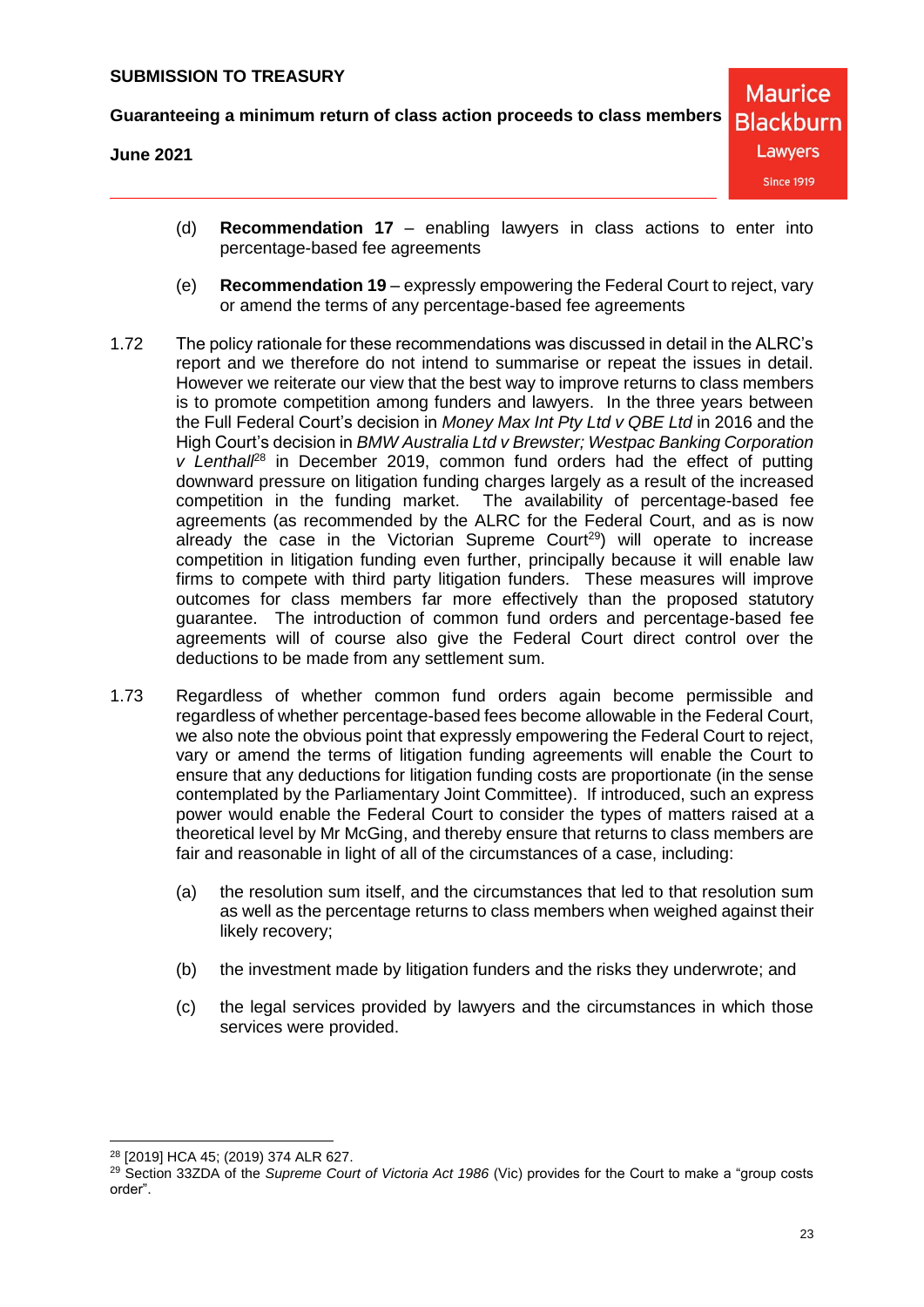**Guaranteeing a minimum return of class action proceeds to class members**

**June 2021**

**Maurice Blackburn** Lawyers **Since 1919** 

- **2. CONSULTATION QUESTION 2: How would the suggested mechanism interact with the class action system (including court processes) and the litigation funding regime?**
- 2.1 Although settlement is the most common means of resolving a class action in favour of class members and very few cases have proceeded to judicial determination of class members claims or aggregate damages, the mechanism will need to be able to be applied regardless of how a class action is resolved.
- 2.2 If a new provision were to be introduced, in our view it should operate at the time that the Court is making orders for the resolution of a class action. This would mean that the Court is able to be appraised of all relevant matters and specifically the issues listed in paragraph [1.73](#page-22-0) above.
- **3. CONSULTATION QUESTION 3: Is a minimum gross return of 70 per cent to class members the most appropriate floor for any statutory minimum return? If not, what would be the appropriate minimum and its impact on stakeholders, the class action system and the litigation funding industry?**
- 3.1 As we noted above in response to Consultation Question 1, the 70% figure is arbitrary and the selection of that percentage is not discussed, explained or justified in any way in the Parliamentary Joint Committee's report.
- 3.2 There should be reticence to adopt any particular percentage (whether 70% or some other percentage) in the absence of rigorous economic analysis establishing the appropriateness of the percentage. This is particularly the case because the proposed guarantee would be uniformly applied in all class actions, not only shareholder class actions, and as noted above there is a wide array of circumstances that impact on the reasonableness of deductions from the gross settlement sum. The percentage that is selected needs to be suitable across a range of different cases and unlikely to cause unprincipled and unfair outcomes in the overwhelming majority of cases.
- 3.3 In the absence of any economic justification for the 70% level and despite our observations above to the effect that the resolution sum is the wrong denominator, in our submission if the returns to class members are to be expressed as a percentage of the resolution sum then the percentage should be set significantly lower than 70%. If the percentage were fixed at 51% it would have the effect that class members receive a majority of any gross resolution sum while at the same time being more likely to avoid unprincipled outcomes in a greater number of cases.
- **4. CONSULTATION QUESTION 4: Is a graduated approach taking into consideration the risk, complexity, length and likely proceeds of the case appropriate to ensure even higher returns are guaranteed for class members in more straightforward cases?**
- 4.1 Despite initially putting it forward as a proposal in its Discussion Paper, the ALRC did not recommend any sliding scale for returns to class members. As noted above the ALRC considered that this would be "too blunt an approach".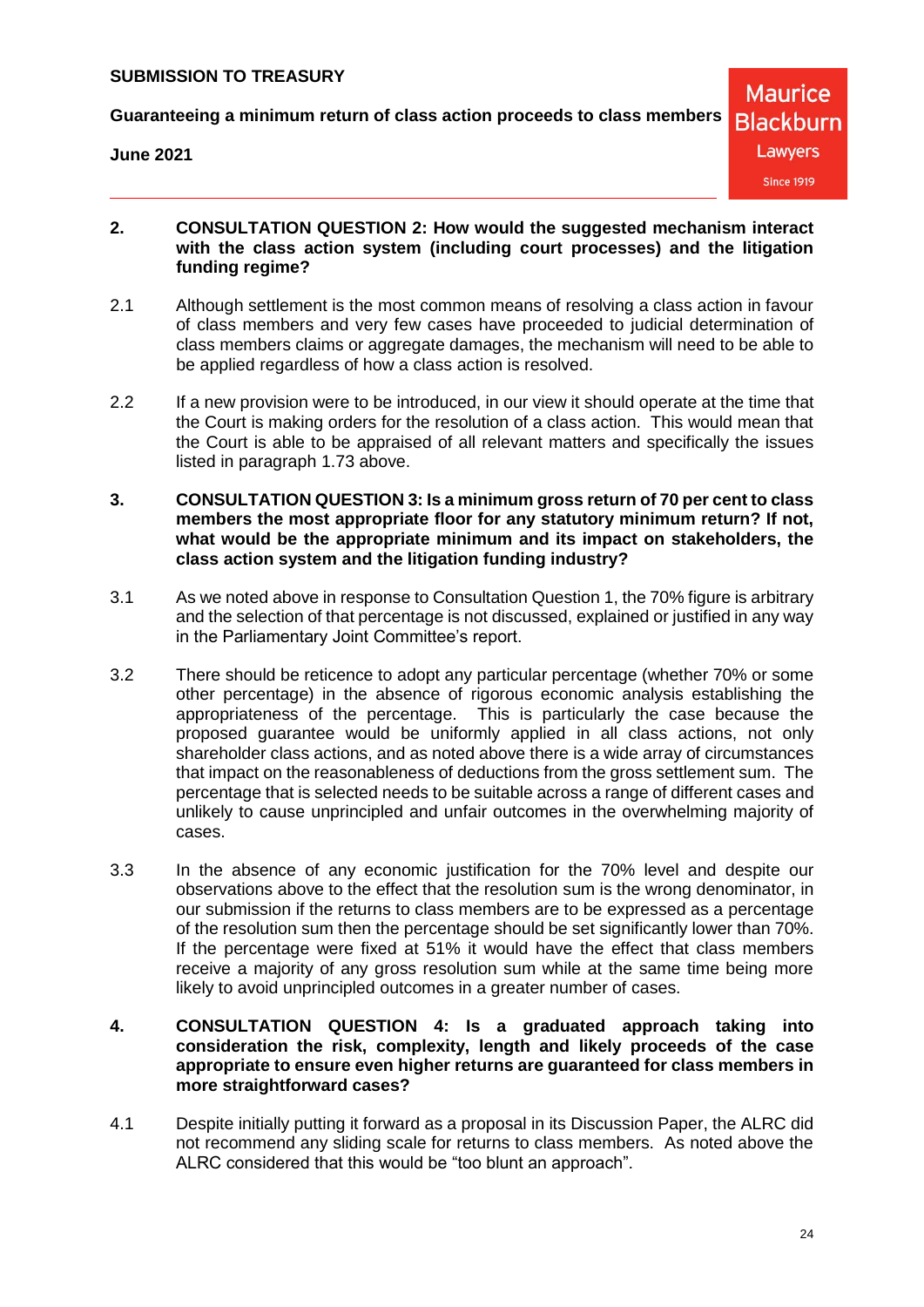**Guaranteeing a minimum return of class action proceeds to class members**

#### **June 2021**

**Maurice Blackburn** Lawyers **Since 1919** 

- 4.2 The difficulties with a graduated approach are that:
	- (a) a straightforward case is not necessarily a small case, and vice versa, so it is inappropriate to use a graduated approach where the percentage returns increase or decrease in proportion to the amount of the resolution sum;
	- (b) it is almost impossible to define what may be considered to be a straightforward case, and in any it is rarely the case that class actions are straightforward.
- **5. CONSULTATION QUESTION 5: How would a graduated approach to guaranteed returns for class members be implemented? This can include how a decision is made that a particular case is straightforward, how cases could best be classified to determine the minimum return applicable to a particular case and at what stage of an action such a determination should be made.**
- 5.1 The best way to ensure a truly graduated approach is not to predefine a particular percentage that would be applicable in particular circumstances, but rather to give the Court express power to fix a funding commission rate and approve legal costs that are appropriate to the circumstances of the case in question.

#### **6. CONSULTATION QUESTION 6: What other implementation considerations would be relevant to the issues raised in this consultation paper? Please provide examples.**

6.1 The proposal for a guaranteed minimum percentage returnable to class members is bad economics and bad law. Bad economics because it represents a blunt intervention into a market where there is no widespread evidence of market failure and, beyond mere assertion, no evidence of widespread "windfall profits''. Bad law because it restricts access to justice and leads to perverse and capricious outcomes. An approach which fosters competition, as it does in most markets, is the surest and most economically rational way to drive down prices. An approach which introduces contingency fees and provides statutory certainty for common fund orders is the surest way to increase access to justice whilst guaranteeing court supervision in the interests of class members.